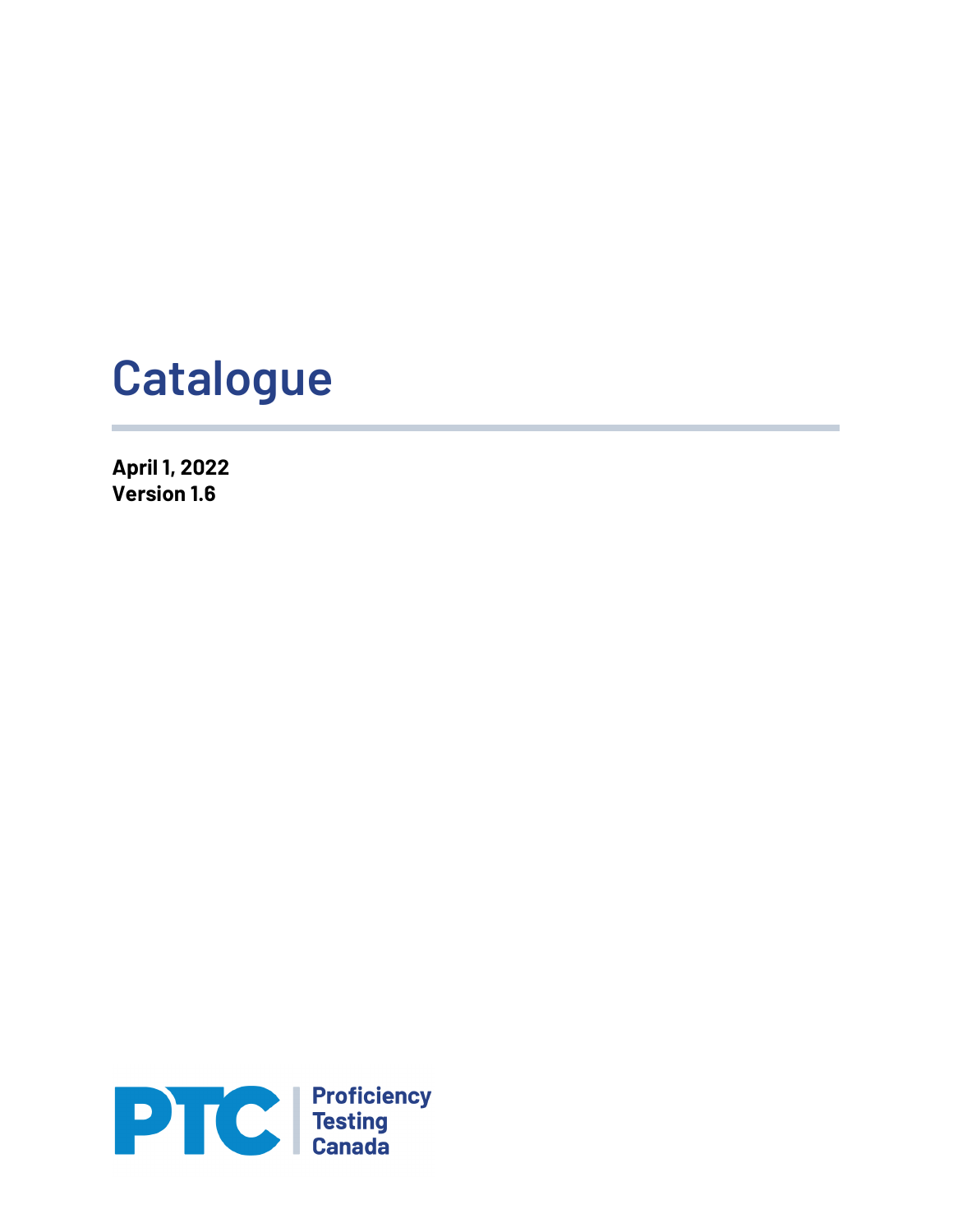#### **Table of Contents**

| 1.0 |  |
|-----|--|
| 2.0 |  |
| 3.0 |  |
| 4.0 |  |
| 5.0 |  |
| 5.1 |  |
| 5.2 |  |
| 5.3 |  |
| 5.4 |  |
| 5.5 |  |
| 5.6 |  |
| 5.7 |  |
| 5.8 |  |
| 6.0 |  |
| 7.0 |  |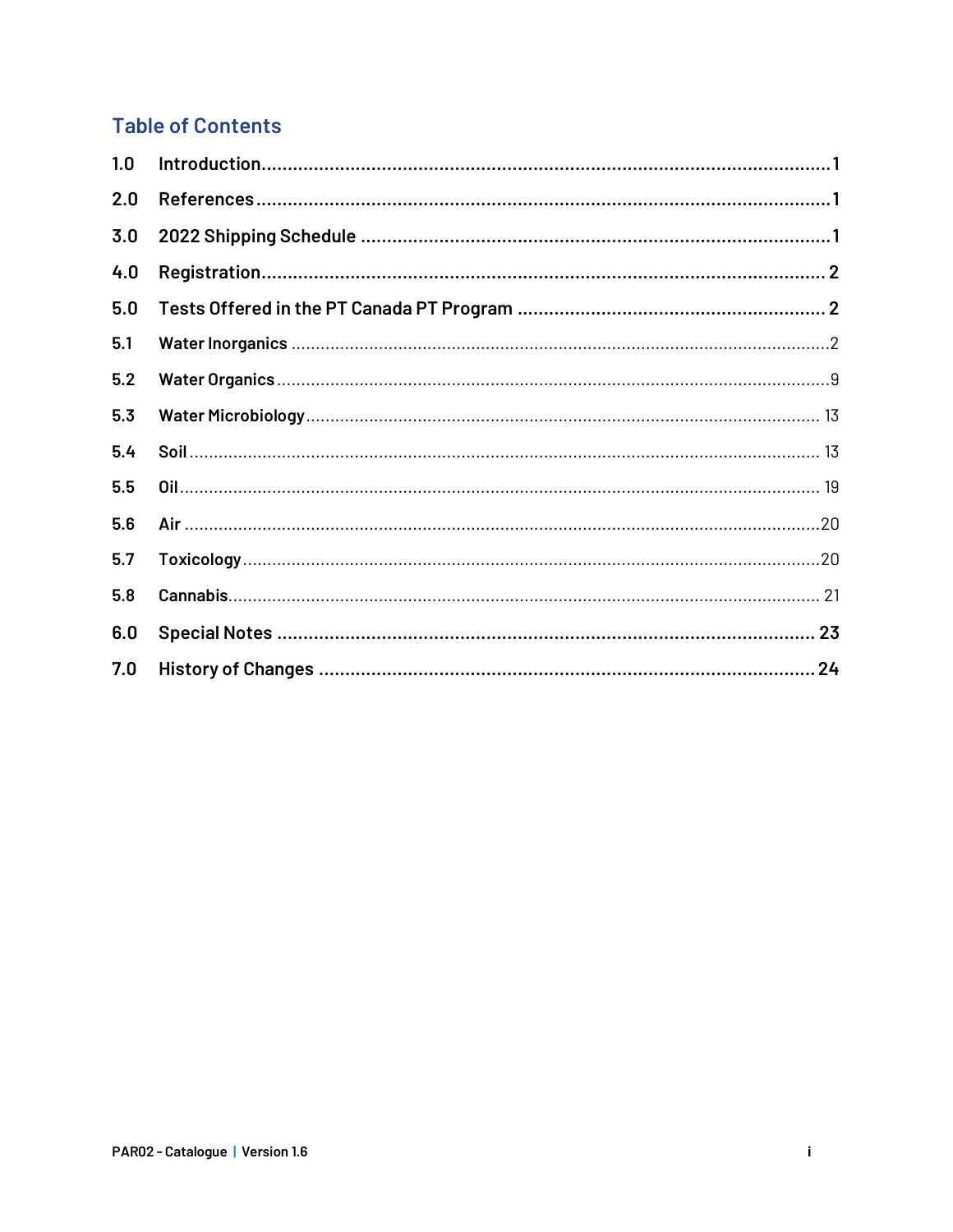## **1.0 Introduction**

The Proficiency Testing Canada PT Program (formerly the CALA PT Program) is accredited to ISO/IEC 17043- Conformity assessment—General requirements for proficiency testing and offers PT in support of inorganic, organic and microbiology test methods covering matrices such as water, soil/sediment, oil and air filters. Not all of the Test Groups in this catalogue are covered by the scope of accreditation. For a detailed list of what is covered by the A2LA accreditation please refer to certificate 2298.01 the A2LA website (**https://www.a2la.org**).

With the exception of C05A (microbiology), C05B (microbiology), C71 (Pesticides in Cannabis) and C73 (Residual Solvents in Hemp Oil), samples are provided as whole samples and are ready to analyze. However, some samples may have to be diluted to bring the concentrations within the laboratory's calibration range, as is common practice for customer samples.

In general, each test group is shipped twice per year, one half being shipped in January and June and the other half shipping in March and October. With the exception of 38, 39, C70, C71, C72, C73 and C78, each test group consists of four samples of different concentration.

Proficiency Testing Canada offers a discount to Institutional voting members of the Canadian Association for Laboratory Accreditation (CALA). If you would like to become a CALA member please visit their website (**www.cala.ca**).

## **2.0 References**

The following PTC documents provide further information about Proficiency Testing:

- PAR03 Scheme;
- PROC09 Procedures;
- PROC11 *Regression Equations*; and,
- PAR05 PT Subcontractors.

## **3.0 2022 Shipping Schedule**

The table below provides details on important dates for the PT Canada PT Program (2022).

| <b>Water Inorganic Chemistry/Toxicology/Cannabis</b>                                             |                                 |                      |                              |  |
|--------------------------------------------------------------------------------------------------|---------------------------------|----------------------|------------------------------|--|
| <b>Test Groups</b>                                                                               | <b>Registration</b><br>deadline | <b>Shipping Date</b> | Reporting<br><b>Deadline</b> |  |
| CO1A, CO1B, CO2A, CO2B, CO2C, CO3, CO4A, CO4B, CO4C,                                             |                                 | March 21             | April 22                     |  |
| C04D, C05A*, C05B*, C11, C12, C13, C14, C15, C19, C32, C33,<br>C37, C42, C70, C71, C72, C73, C78 |                                 | October 17           | November 18                  |  |

\* Note: C05A and C05B will be shipped on March 14.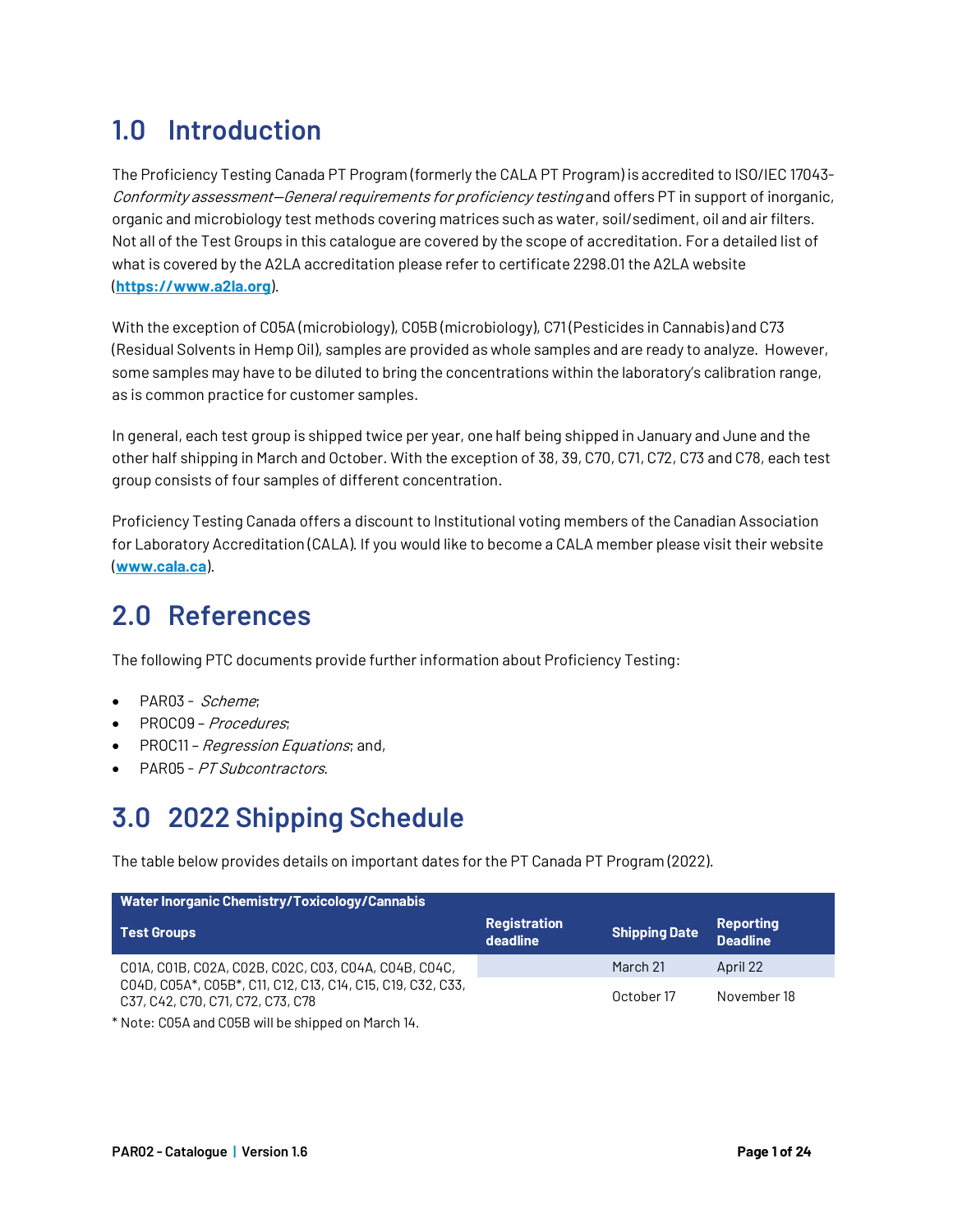| Water Organics/Soil Inorganics/Soil Organics/Oil                                                               |                                                                                                |            |             |  |
|----------------------------------------------------------------------------------------------------------------|------------------------------------------------------------------------------------------------|------------|-------------|--|
| <b>Test Groups</b>                                                                                             | <b>Shipping Date</b><br><b>Registration</b><br><b>Reporting</b><br>deadline<br><b>Deadline</b> |            |             |  |
| CO6A, CO6B, CO7, CO8, CO9, C16, C17, C18, C22, C24, C25,                                                       |                                                                                                | January 24 | February 25 |  |
| C27, C29, C31A, C31B, C34, C35, C36, C38, C39, C40A,<br>C40B, C41, C43, C44, C45, C46, C47, C74, C75, C76, C77 |                                                                                                | June 20    | July 22     |  |

| <b>Asbestos</b>    |                                 |                      |                                     |
|--------------------|---------------------------------|----------------------|-------------------------------------|
| <b>Test Groups</b> | <b>Registration</b><br>deadline | <b>Shipping Date</b> | <b>Reporting</b><br><b>Deadline</b> |
| C <sub>20</sub>    |                                 | January 10           | February 4                          |
|                    |                                 | March 7              | April 1                             |
|                    |                                 | June 13              | July 8                              |
|                    |                                 | October 10           | November 4                          |

If there are any discrepancies between this schedule and the schedule posted on the PT Canada web site (www.ptcanada.org), the PTC web site will be deemed to be correct. If there are any changes to the posted schedule, all participants registered for the affected PT round will be notified.

## **4.0 Registration**

Laboratories wishing to participate in PT Canada Proficiency Testing must submit a completed Application (PAR04 - Application).

## **5.0 Tests Offered in the PT Canada PT Program**

This section provides details on the test group names, analytes included in the test group, approximate concentration range, months that the studies occur, the approximate volume of material provided and the preservative used.

Note to international laboratories: Some samples may be subject to national import restrictions. Please consult with your national import authorities.

#### 5.1 WATER INORGANICS

| <b>CO1A Major lons in Water</b> |                            |                                            |
|---------------------------------|----------------------------|--------------------------------------------|
| <b>Analyte</b>                  | <b>Concentration Range</b> | <b>Information</b>                         |
| Alkalinity to pH 4.5            | $20 - 250$ mg/L            | Mar/Oct                                    |
| Chloride                        | $5 - 500$ mg/L             | 500 mL                                     |
| Conductivity at 25°C            | $20 - 2000$ $\mu$ S/cm     | Preservative: None                         |
| Calcium                         | $2 - 200$ mg/L             | Member Fee: \$258<br>Non-Member Fee: \$335 |
| Magnesium                       | $2 - 50$ ma/L              |                                            |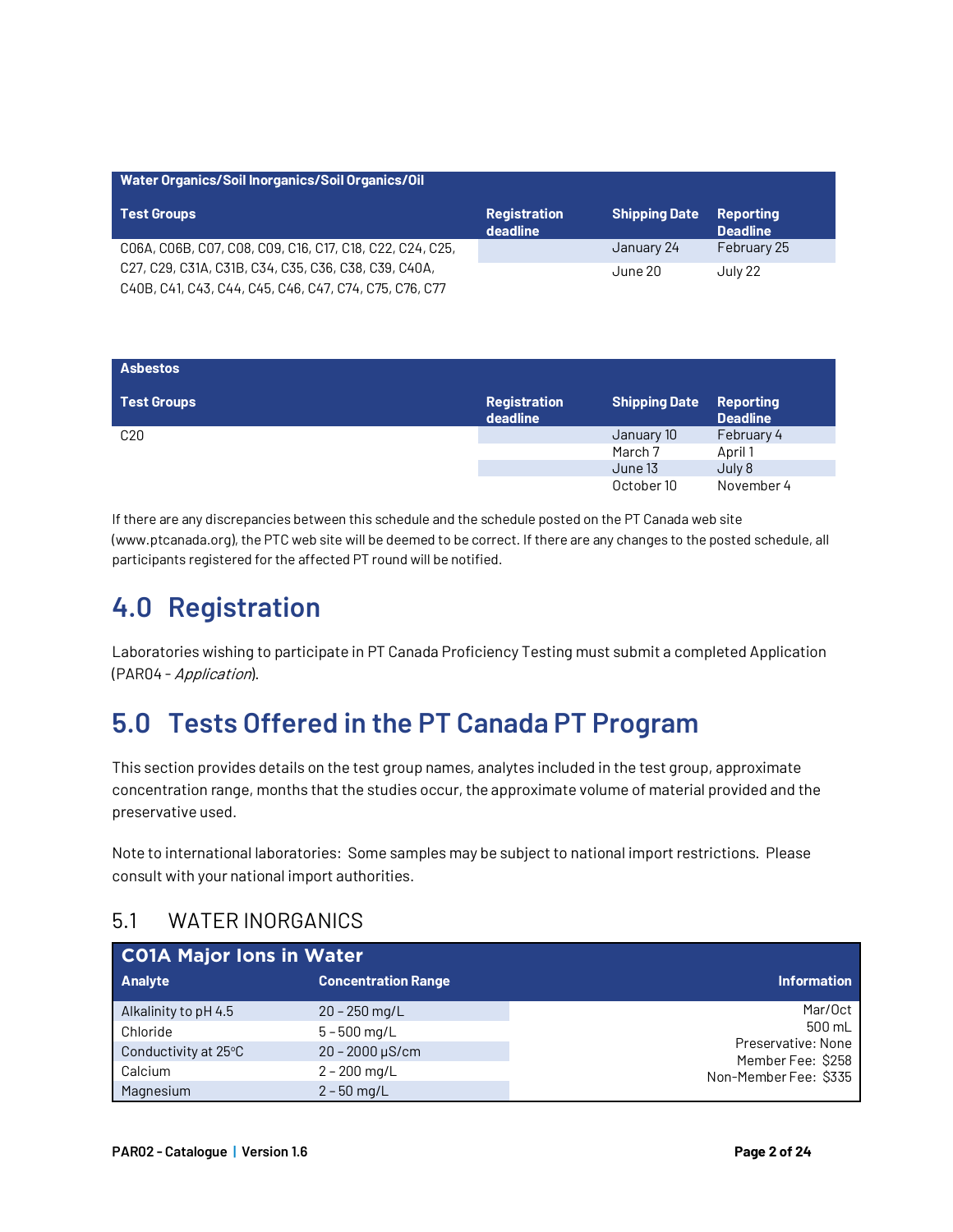|                               | <b>CO1A Major Ions in Water</b> |  |  |
|-------------------------------|---------------------------------|--|--|
| <b>Analyte</b>                | <b>Concentration Range</b>      |  |  |
| Fluoride                      | $0.2 - 4.0$ mg/L                |  |  |
| Hardness as CaCO <sub>3</sub> | $10 - 800$ mg/L                 |  |  |
| Inorganic Carbon              | $2 - 50$ mg/L                   |  |  |
| Nitrate                       | $0.20 - 20.0$ mg/L              |  |  |
| Nitrate plus Nitrite          | $0.20 - 20.0$ mg/L              |  |  |
| Potassium                     | $1 - 40$ mg/L                   |  |  |
| Reactive Silica               | $0.5 - 30$ mg/L                 |  |  |
| Sodium                        | $2 - 150$ mg/L                  |  |  |
| Sulphate                      | $5 - 200$ mg/L                  |  |  |

This PT is obtained from naturally occurring surface waters. The only analytes added are Fluoride and Nitrate. Although participants may use their method of choice for participation, caution should be taken when using colorimetric procedures as some samples may have a natural colour.

| <b>CO1B Simple Nutrients in Water</b> |                            |                                            |  |  |
|---------------------------------------|----------------------------|--------------------------------------------|--|--|
| <b>Analyte</b>                        | <b>Concentration Range</b> | <b>Information</b>                         |  |  |
| Ammonia                               | $0.5 - 20.0$ mg/L          | Mar/Oct                                    |  |  |
| Organic Carbon                        | $2.0 - 20.0$ mg/L          | 250 mL                                     |  |  |
| Phosphate                             | $0.1 - 3.0$ mg/L           | Preservative: None                         |  |  |
| <b>Bromide</b>                        | $1.0 - 10.0$ mg/L          | Member Fee: \$217<br>Non-Member Fee: \$284 |  |  |
| Nitrite                               | $0.1 - 1.0$ mg/L)          |                                            |  |  |
|                                       |                            |                                            |  |  |

The concentration ranges for this PT cover the range from clean waters to wastewaters.

|                      | <b>CO2A Metals (Full Range) in Water</b>   |                                                          |
|----------------------|--------------------------------------------|----------------------------------------------------------|
| <b>Analyte</b>       | <b>Concentration Range</b>                 | <b>Information</b>                                       |
| Aluminum<br>Antimony | $0.001 - 1.60$ mg/L<br>$1.0 - 100 \mu g/L$ | Mar/Oct<br>250 mL                                        |
| Arsenic              | $1.0 - 100$ µg/L                           | Preservative: 0.2% HNO <sub>3</sub><br>Member Fee: \$217 |
| <b>Barium</b>        | $0.001 - 1.60$ mg/L                        | Non-Member Fee: \$284                                    |
| Beryllium            | $0.001 - 0.10$ mg/L                        |                                                          |
| Boron                | $0.001 - 1.60$ mg/L                        |                                                          |
| Cadmium              | $0.001 - 0.10$ mg/L                        |                                                          |
| Chromium             | $0.001 - 1.60$ mg/L                        |                                                          |
| Cobalt               | $0.001 - 1.60$ mg/L                        |                                                          |
| Copper               | $0.001 - 1.60$ mg/L                        |                                                          |
| Iron                 | $0.001 - 1.60$ mg/L                        |                                                          |
| Lead                 | $0.001 - 1.60$ mg/L                        |                                                          |
| Manganese            | $0.001 - 1.60$ mg/L                        |                                                          |
| Molybdenum           | $0.001 - 1.60$ mg/L                        |                                                          |
| <b>Nickel</b>        | $0.001 - 1.60$ mg/L                        |                                                          |
| Selenium             | $1.0 - 100 \mu g/L$                        |                                                          |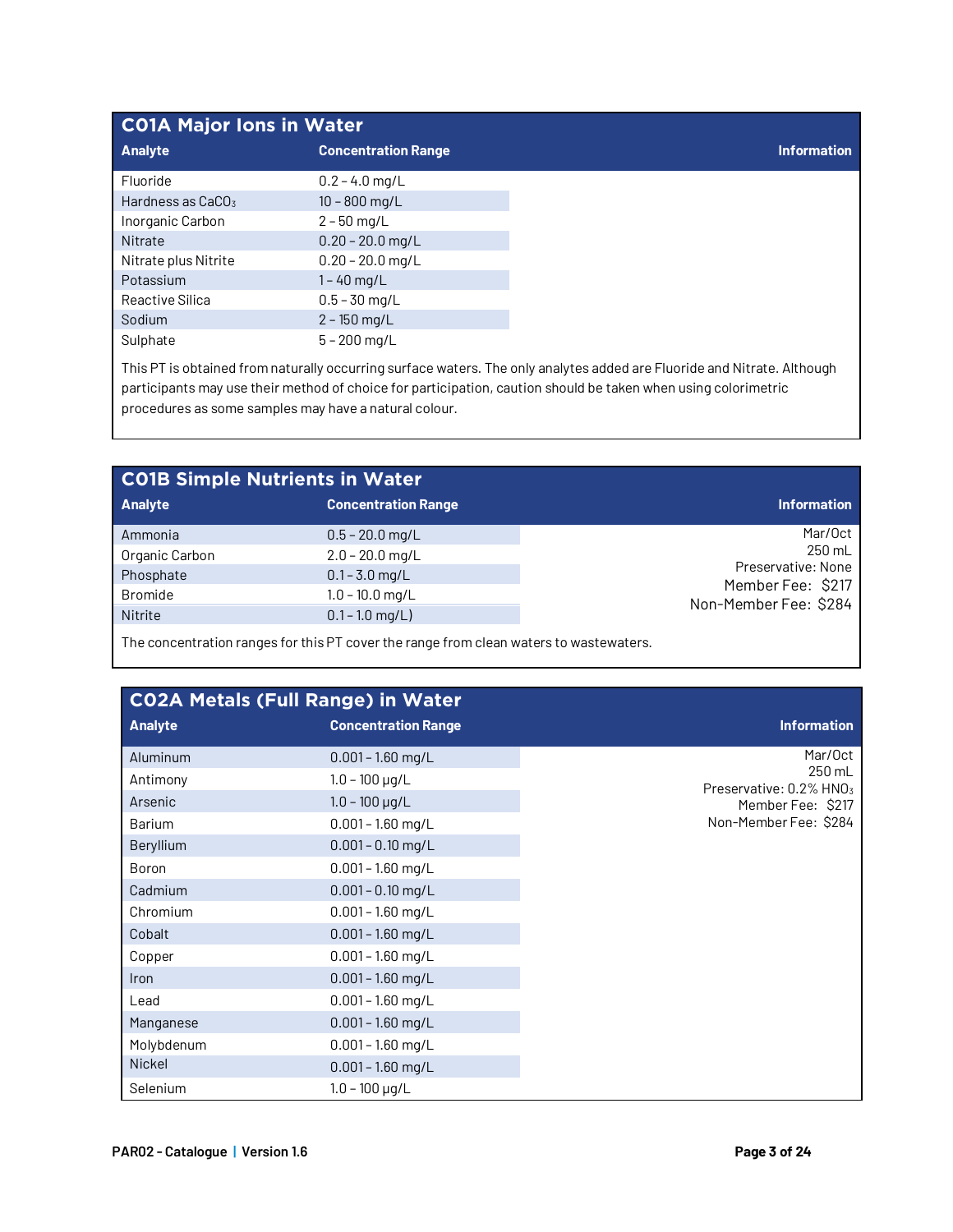| <b>CO2A Metals (Full Range) in Water</b> |                            |
|------------------------------------------|----------------------------|
| <b>Analyte</b>                           | <b>Concentration Range</b> |
| Silver                                   | $0.001 - 0.100$ mg/L       |
| Strontium                                | $0.001 - 1.60$ mg/L        |
| Thallium                                 | $0.001 - 0.100$ mg/L       |
| Tin                                      | $0.001 - 0.100$ mg/L       |
| Titanium                                 | $0.001 - 1.60$ mg/L        |
| Uranium                                  | $0.001 - 0.1$ mg/L         |
| Vanadium                                 | $0.001 - 1.60$ mg/L        |
| Zinc                                     | $0.001 - 1.60$ mg/L        |

This PT test group is intended for analysis by ICP-MS or other technologies that can achieve low µg/L detection levels. Although sample digestion is not required, hydrides by hydride generation will require the digestion specified by the method. Please note different reporting units for three hydride metals.

| <b>CO2B Metals (High Range) in Water</b> |                            |                                                                                                                         |  |  |  |
|------------------------------------------|----------------------------|-------------------------------------------------------------------------------------------------------------------------|--|--|--|
| <b>Analyte</b>                           | <b>Concentration Range</b> | <b>Information</b>                                                                                                      |  |  |  |
| Aluminum                                 | $0.25 - 1.60$ mg/L         | Mar/Oct                                                                                                                 |  |  |  |
| Barium                                   | $0.25 - 1.60$ mg/L         | 250 mL<br>Preservative: 0.2% HNO3                                                                                       |  |  |  |
| <b>Boron</b>                             | $0.25 - 1.60$ mg/L         | Member Fee: \$217                                                                                                       |  |  |  |
| Chromium                                 | $0.25 - 1.60$ mg/L         | Non-Member Fee: \$284                                                                                                   |  |  |  |
| Cobalt                                   | $0.25 - 1.60$ mg/L         |                                                                                                                         |  |  |  |
| Copper                                   | $0.25 - 1.60$ mg/L         |                                                                                                                         |  |  |  |
| <b>Iron</b>                              | $0.25 - 1.60$ mg/L         |                                                                                                                         |  |  |  |
| Lead                                     | $0.25 - 1.60$ mg/L         |                                                                                                                         |  |  |  |
| Manganese                                | $0.25 - 1.60$ mg/L         |                                                                                                                         |  |  |  |
| Molybdenum                               | $0.25 - 1.60$ mg/L         |                                                                                                                         |  |  |  |
| <b>Nickel</b>                            | $0.25 - 1.60$ mg/L         |                                                                                                                         |  |  |  |
| Strontium                                | $0.25 - 1.60$ mg/L         |                                                                                                                         |  |  |  |
| Thallium                                 | $0.25 - 1.60$ mg/L         |                                                                                                                         |  |  |  |
| Titanium                                 | $0.25 - 1.60$ mg/L         |                                                                                                                         |  |  |  |
| Vanadium                                 | $0.25 - 1.60$ mg/L         |                                                                                                                         |  |  |  |
| Zinc                                     | $0.25 - 1.60$ mg/L         |                                                                                                                         |  |  |  |
|                                          |                            | This PT is intended for laboratories that use ICP-OES or other technologies that have higher detection levels than ICP- |  |  |  |

MS. Sample digestion is not required.

| <b>CO2C Metals (Total) in Water</b> |                            |                                               |  |  |
|-------------------------------------|----------------------------|-----------------------------------------------|--|--|
| <b>Analyte</b>                      | <b>Concentration Range</b> | <b>Information</b>                            |  |  |
| Aluminum                            | $0.25 - 1.60$ mg/L         | Mar/Oct                                       |  |  |
| Antimony                            | $1.0 - 100 \mu g/L$        | 250 mL<br>Preservative: 0.2% HNO <sub>3</sub> |  |  |
| Arsenic                             | $1.0 - 100 \mu q/L$        | Member Fee: \$217                             |  |  |
| Barium                              | $0.25 - 1.60$ mg/L         | Non-Member Fee: \$284                         |  |  |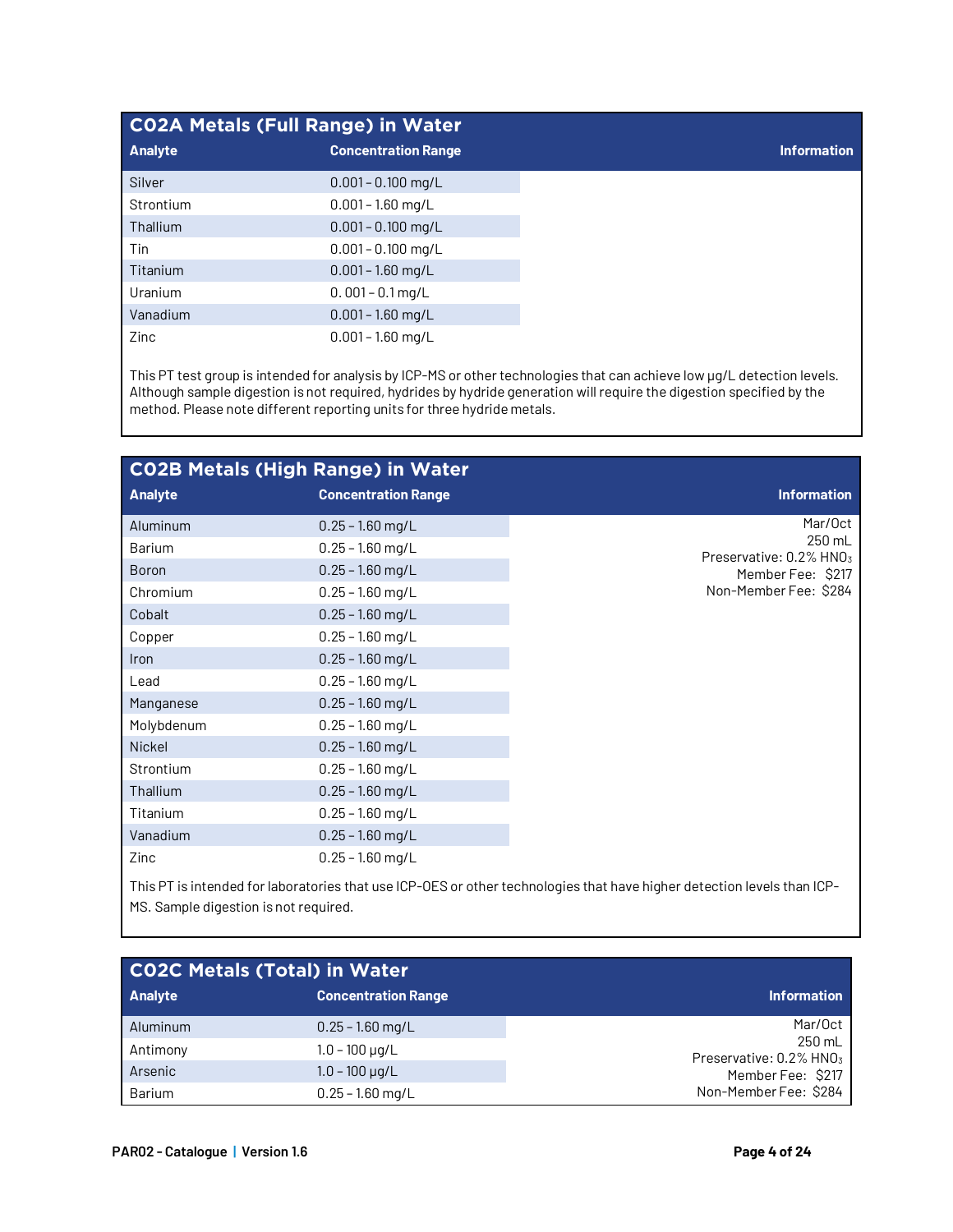| <b>CO2C Metals (Total) in Water</b> |                                                                                    |  |  |
|-------------------------------------|------------------------------------------------------------------------------------|--|--|
| <b>Analyte</b>                      | <b>Concentration Range</b>                                                         |  |  |
| Beryllium                           | $0.001 - 0.10$ mg/L                                                                |  |  |
| Boron                               | $0.25 - 1.60$ mg/L                                                                 |  |  |
| Cadmium                             | $0.001 - 0.10$ mg/L                                                                |  |  |
| Chromium                            | $0.25 - 1.60$ mg/L                                                                 |  |  |
| Cobalt                              | $0.25 - 1.60$ mg/L                                                                 |  |  |
| Copper                              | $0.25 - 1.60$ mg/L                                                                 |  |  |
| Iron                                | $0.25 - 1.60$ mg/L                                                                 |  |  |
| Lead                                | $0.25 - 1.60$ mg/L                                                                 |  |  |
| Manganese                           | $0.25 - 1.60$ mg/L                                                                 |  |  |
| Molybdenum                          | $0.25 - 1.60$ mg/L                                                                 |  |  |
| Nickel                              | $0.25 - 1.60$ mg/L                                                                 |  |  |
| Selenium                            | $1.0 - 100 \mu g/L$                                                                |  |  |
| <b>Silver</b>                       | $0.001 - 0.100$ mg/L                                                               |  |  |
| Strontium                           | $0.25 - 1.60$ mg/L                                                                 |  |  |
| Thallium                            | $0.25 - 1.60$ mg/L                                                                 |  |  |
| Tin                                 | $0.001 - 0.100$ mg/L                                                               |  |  |
| Titanium                            | $0.25 - 1.60$ mg/L                                                                 |  |  |
| Uranium                             | $0.001 - 0.1$ mg/L                                                                 |  |  |
| Vanadium                            | $0.25 - 1.60$ mg/L                                                                 |  |  |
| Zinc                                | $0.25 - 1.60$ mg/L                                                                 |  |  |
|                                     | This PT is intended for metals analyses that require a preliminary acid digestion. |  |  |

| <b>CO3 Complex Nutrients in Water</b> |                            |                                                                                                                                                                                                                                          |
|---------------------------------------|----------------------------|------------------------------------------------------------------------------------------------------------------------------------------------------------------------------------------------------------------------------------------|
| <b>Analyte</b>                        | <b>Concentration Range</b> | <b>Information</b>                                                                                                                                                                                                                       |
| Total Kjeldahl Nitrogen               | $2.0 - 20$ mg/L            | Mar/Oct                                                                                                                                                                                                                                  |
| <b>Total Phosphorus</b>               | $0.10 - 4.0$ mg/L          | $250 \text{ mL}$                                                                                                                                                                                                                         |
|                                       |                            | Preservative: $pH < 2 H_2SO_4$                                                                                                                                                                                                           |
|                                       |                            | Member Fee: \$181                                                                                                                                                                                                                        |
|                                       |                            | Non-Member Fee: \$237                                                                                                                                                                                                                    |
| prior to reporting.                   |                            | The concentration range covers both clean waters and wastewaters. An appropriate digestion is required prior to<br>analysis. This PT is not intended for Total Nitrogen analysis involving a UV digestion unless nitrates are subtracted |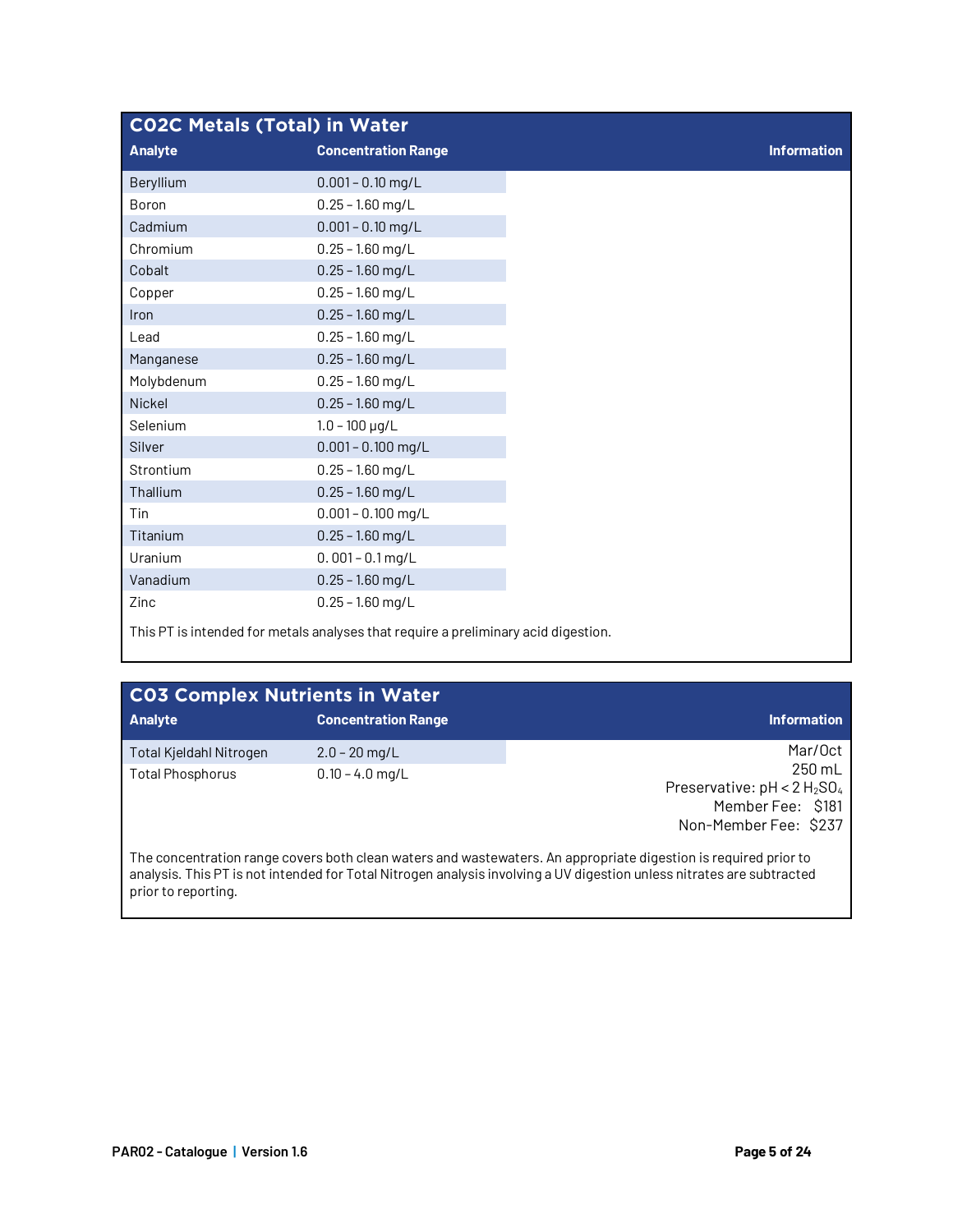#### **C04A Solids in Water**

| <b>Analyte</b>                   | Concentration Range | <b>Information</b>           |
|----------------------------------|---------------------|------------------------------|
| Total Suspended Solids           | $10 - 200$ mg/L     | Mar/Oct                      |
| <b>Total Dissolved Solids</b>    | $10 - 1000$ mg/L    | 500 mL<br>Preservative: None |
| <b>Volatile Suspended Solids</b> | $5 - 150$ mg/L      | Member Fee: \$170            |
|                                  |                     | Non-Member Fee: \$222        |

Solids concentrations are typical of those observed in wastewater treatment systems. Filters used should be Whatman™ 934-AH™ or equivalent

| <b>CO4B Biochemical Oxygen Demand in Water</b> |                            |                                                                                 |
|------------------------------------------------|----------------------------|---------------------------------------------------------------------------------|
| <b>Analyte</b>                                 | <b>Concentration Range</b> | <b>Information</b>                                                              |
| <b>BOD</b>                                     | $25 - 200$ mg/L            | Mar/Oct                                                                         |
| CBOD                                           | $25 - 200$ mg/L            | 1000 mL<br>Preservative: Freezing<br>Member Fee: \$186<br>Non-Member Fee: \$243 |

BOD and CBOD concentrations are typical of those observed in wastewater treatment systems.

| <b>CO4C Turbidity in Water</b> |                            |                                                                                       |
|--------------------------------|----------------------------|---------------------------------------------------------------------------------------|
| <b>Analyte</b>                 | <b>Concentration Range</b> | <b>Information</b>                                                                    |
| Turbidity                      | $0.5 - 50$ NTU             | Mar/Oct<br>250 mL<br>Preservative: None<br>Member Fee: \$165<br>Non-Member Fee: \$217 |

The turbidity levels found in these samples are suitable for drinking water and for surface water.

| <b>CO4D Chemical Oxygen Demand in Water</b>          |                            |                                                                                                                    |
|------------------------------------------------------|----------------------------|--------------------------------------------------------------------------------------------------------------------|
| <b>Analyte</b>                                       | <b>Concentration Range</b> | <b>Information</b>                                                                                                 |
| COD                                                  | $30 - 500$ mg/L            | Mar/Oct<br>250 mL<br>Preservative: $pH < 2 H_2SO_4$<br>Member Fee: \$165<br>Non-Member Fee: \$217                  |
| for the HACH <sup>™</sup> COD vials (or equivalent). |                            | The COD concentrations in these samples are typical of those found in wastewater treatment systems and is suitable |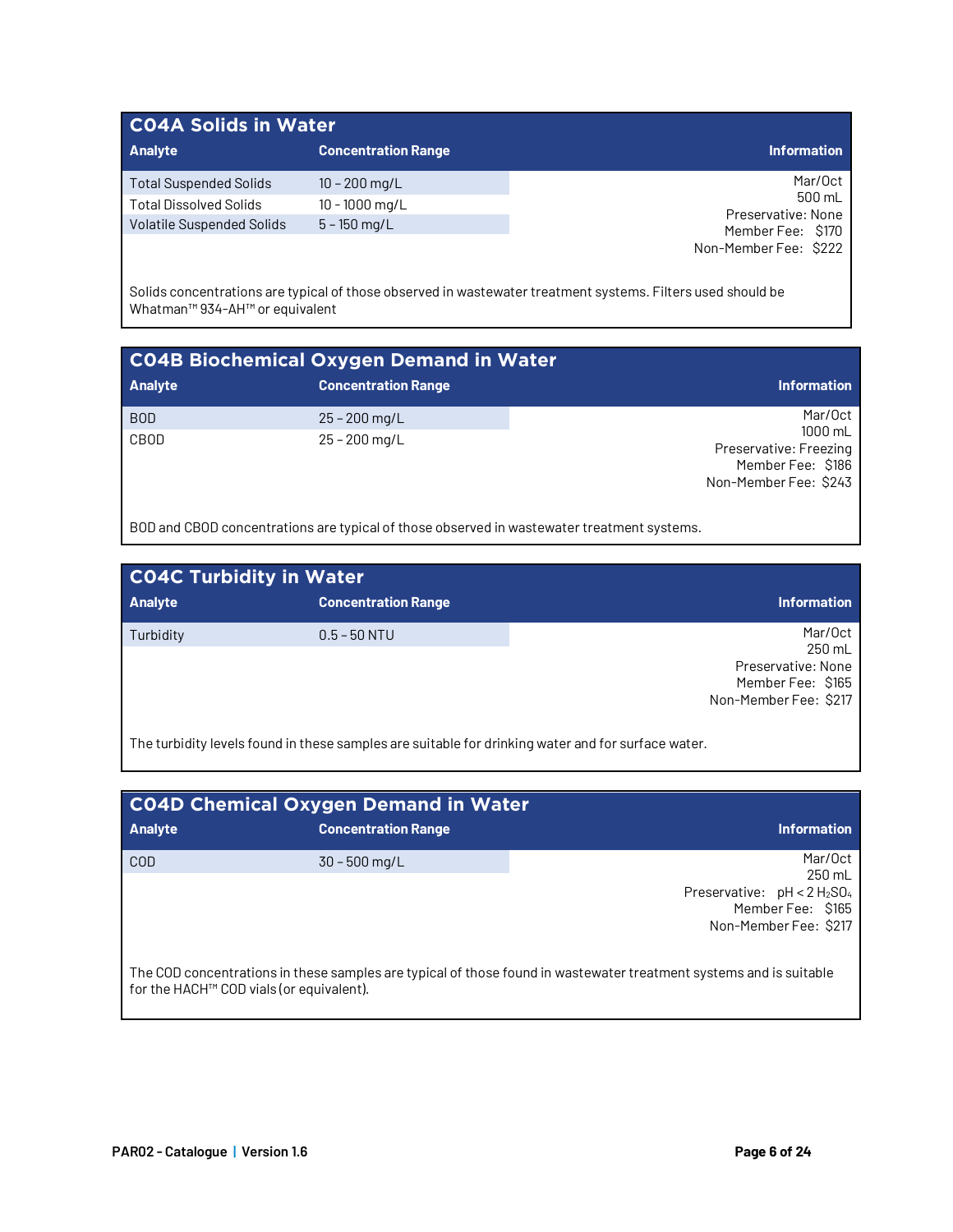| C14 Cyanide in Water                                                                                 |                            |                                                 |
|------------------------------------------------------------------------------------------------------|----------------------------|-------------------------------------------------|
| <b>Analyte</b>                                                                                       | <b>Concentration Range</b> | <b>Information</b>                              |
| Cyanide - Strong Acid Dissociable                                                                    | $0.2 - 5.0$ mg/L           | Mar/Oct<br>500 mL                               |
|                                                                                                      |                            | Preservative: pH > 12 NaOH<br>Member Fee: \$186 |
|                                                                                                      |                            | Non-Member Fee: \$243                           |
| This PT is suitable for methods that require a strong acid treatment to dissociate complex cyanides. |                            |                                                 |

| C <sub>15</sub> pH in Water |                            |                                                                                       |
|-----------------------------|----------------------------|---------------------------------------------------------------------------------------|
| <b>Analyte</b>              | <b>Concentration Range</b> | <b>Information</b>                                                                    |
| pH                          | $3 - 10$ pH units          | Mar/Oct<br>125 mL<br>Preservative: None<br>Member Fee: \$140<br>Non-Member Fee: \$186 |

| <b>C19 Mercury in Water</b> |                            |                                                                                                              |
|-----------------------------|----------------------------|--------------------------------------------------------------------------------------------------------------|
| <b>Analyte</b>              | <b>Concentration Range</b> | <b>Information</b>                                                                                           |
| Mercury                     | $0.1 - 2 \mu q/L$          | Mar/Oct<br>$125$ mL<br>Preservative: 0.5% Bromine Monochloride<br>Member Fee: \$176<br>Non-Member Fee: \$232 |

| <b>632 Chlorine in Water</b> |                            |                       |
|------------------------------|----------------------------|-----------------------|
| <b>Analyte</b>               | <b>Concentration Range</b> | <b>Information</b>    |
| <b>Free Chlorine</b>         | $0.5 - 3.0$ mg/L           | Mar/Oct               |
| <b>Total Chlorine</b>        | $0.5 - 3.0$ mg/L           | 250 mL                |
|                              |                            | Preservative: None    |
|                              |                            | Member Fee: \$165     |
|                              |                            | Non-Member Fee: \$217 |

| <b>C33 4AAP Phenolics in Water</b> |                                                                              |                                                                          |
|------------------------------------|------------------------------------------------------------------------------|--------------------------------------------------------------------------|
| Analyte                            | <b>Concentration Range</b>                                                   | Information                                                              |
| <b>Total Phenolics</b>             | $0.005 - 0.5$ mg/L                                                           | Mar/Oct<br>250 mL<br>Preservative: pH < 2 H <sub>2</sub> SO <sub>4</sub> |
|                                    |                                                                              | Member Fee: \$191<br>Non-Member Fee: \$253                               |
|                                    | This PT is restricted to laboratories that use the 4AAP colorimetric method. |                                                                          |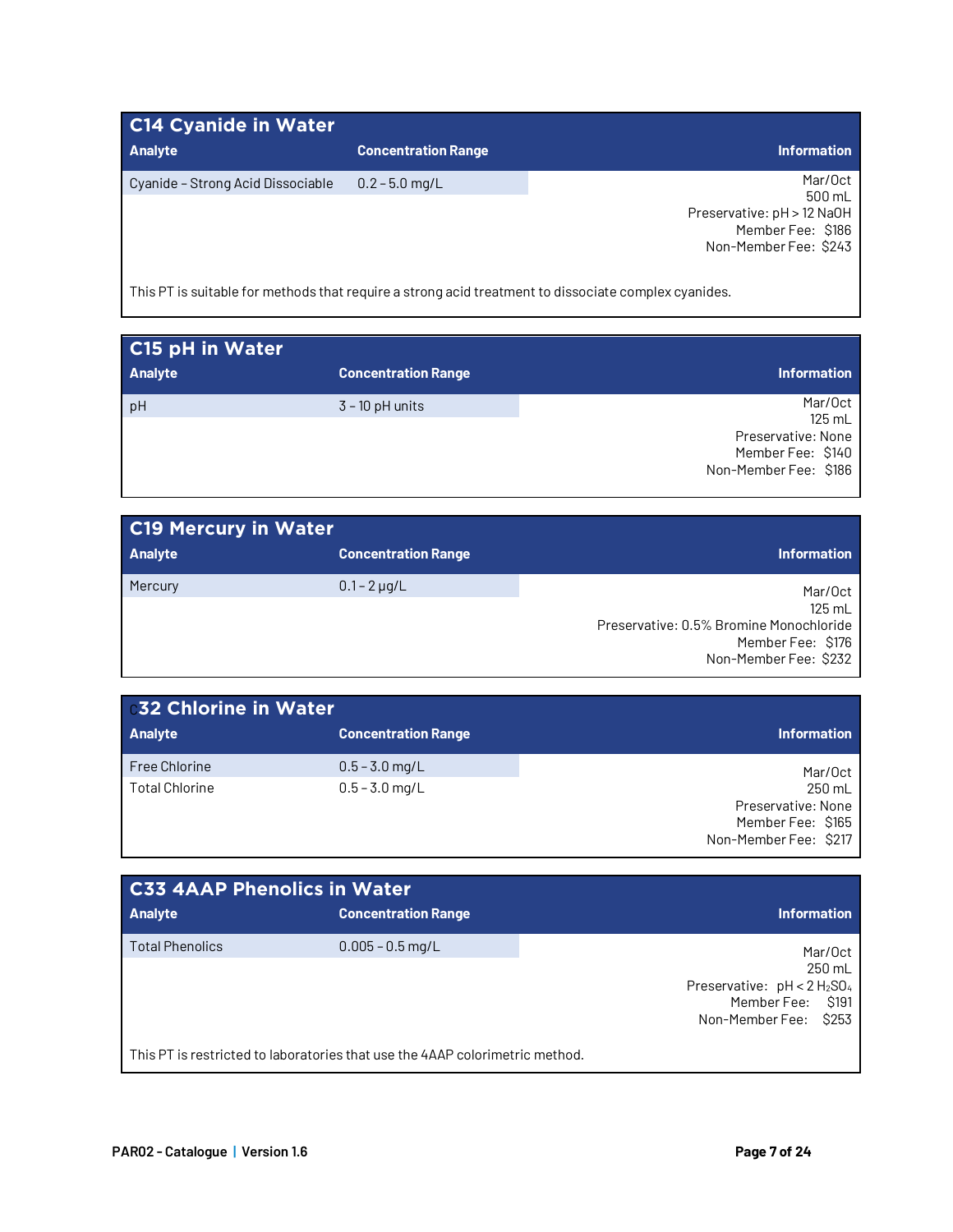| <b>C34 Oil and Grease in Water in Water</b>                |                                    |                                                                                                    |
|------------------------------------------------------------|------------------------------------|----------------------------------------------------------------------------------------------------|
| <b>Analyte</b>                                             | <b>Concentration Range</b>         | <b>Information</b>                                                                                 |
| Total Oil and Grease<br>Mineral (non-polar) Oil and Grease | $10 - 500$ mg/L<br>$10 - 500$ mg/L | Jan/Jun<br>1000 mL<br>Preservative: $pH < 2 H_2SO_4$<br>Member Fee: \$260<br>Non-Member Fee: \$340 |

This PT is restricted to laboratories that use the hexane extractable/gravimetric procedure for oil and grease.

| <b>C37 Colour in Water</b> |                            |                                                                                             |
|----------------------------|----------------------------|---------------------------------------------------------------------------------------------|
| <b>Analyte</b>             | <b>Concentration Range</b> | <b>Information</b>                                                                          |
| <b>True Colour</b>         | $0 - 50$ CU                | Mar/Oct<br>125 mL<br>Preservative: pH < 2 HCl<br>Member Fee: \$134<br>Non-Member Fee: \$176 |

Although the reference method for colour instructs laboratories to pH adjust samples for Colour analysis, these samples are not to be pH adjusted prior to analysis.

| <b>C41 Hexavalent Chromium in Water</b>                  |                            |                                              |
|----------------------------------------------------------|----------------------------|----------------------------------------------|
| <b>Analyte</b>                                           | <b>Concentration Range</b> | <b>Information</b>                           |
| <b>Hexavalent Chromium</b>                               | $50 - 500 \mu q/L$         | Jan/Jun                                      |
|                                                          |                            | 125 mL                                       |
|                                                          |                            | Preservative: pH 9.3 - 9.7 Ammonium Chloride |
|                                                          |                            | Member Fee: \$245                            |
| These samples are not to be pH adjusted before analysis. |                            | Non-Member Fee: \$320                        |

| <b>C42 Sulphide in Water</b> |                            |                                        |
|------------------------------|----------------------------|----------------------------------------|
| <b>Analyte</b>               | <b>Concentration Range</b> | <b>Information</b>                     |
| Sulphide                     | $1 - 10$ mg/L              | Mar/Oct                                |
|                              |                            | 125 mL                                 |
|                              |                            | Preservative: pH 10 with NaOH and ZnAc |
|                              |                            | Member Fee: \$176                      |
|                              |                            | Non-Member Fee: \$232                  |

| <b>C46 Acidity in Water</b> |                            |                                                                  |
|-----------------------------|----------------------------|------------------------------------------------------------------|
| <b>Analyte</b>              | <b>Concentration Range</b> | <b>Information</b>                                               |
| Acidity                     | $50 - 2000$ mg/L           | Jan/Jun<br>250 mL                                                |
|                             |                            | Preservative: None<br>Member Fee: \$245<br>Non-Member Fee: \$320 |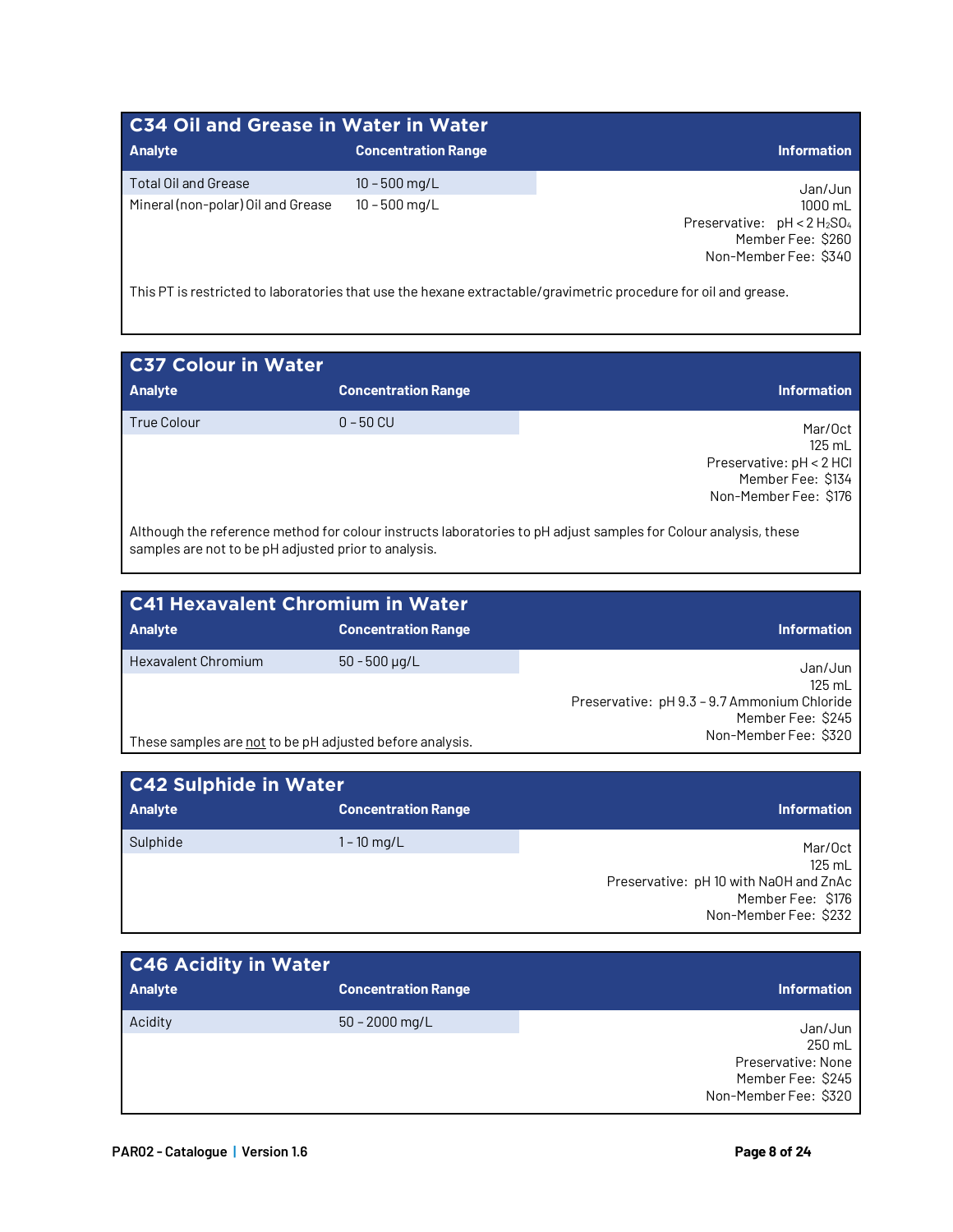#### 5.2 WATER ORGANICS

|                     | <b>CO6A Organochlorine Pesticides in Water</b> |                               |
|---------------------|------------------------------------------------|-------------------------------|
| <b>Analyte</b>      | <b>Concentration Range</b>                     | <b>Information</b>            |
| alpha-BHC           | $0.05 - 3.0 \,\mu q/L$                         | Jan/Jun                       |
| Endosulfan I        | $0.05 - 3.0 \,\mu g/L$                         | 1000 mL<br>Preservative: None |
| Endosulfan II       | $0.05 - 3.0 \,\mu g/L$                         | Member Fee: \$351             |
| Endrin              | $0.05 - 3.0 \,\mu g/L$                         | Non-Member Fee: \$459         |
| Heptachlor Epoxide  | $0.05 - 3.0 \,\mu g/L$                         |                               |
| Lindane (gamma-BHC) | $0.05 - 3.0 \,\mu g/L$                         |                               |
| <b>Mirex</b>        | $0.05 - 3.0 \,\mu g/L$                         |                               |
| $o, p' - DDT$       | $0.05 - 3.0 \,\mu g/L$                         |                               |
| $p, p'$ – DDT       | $0.05 - 3.0 \,\mu g/L$                         |                               |
| p,p' Methoxychlor   | $0.05 - 3.0 \,\mu g/L$                         |                               |
| Aldrin              | $0.05 - 3.0 \,\mu g/L$                         |                               |
| Dieldrin            | $0.05 - 3.0 \,\mu g/L$                         |                               |
| Heptachlor          | $0.05 - 3.0 \,\mu g/L$                         |                               |
| a - Chlordane       | $0.05 - 3.0 \,\mu g/L$                         |                               |
| g - Chlordane       | $0.05 - 3.0 \,\mu g/L$                         |                               |

| <b>CO6B PCBs in Water</b> |                            |                               |
|---------------------------|----------------------------|-------------------------------|
| <b>Analyte</b>            | <b>Concentration Range</b> | <b>Information</b>            |
| <b>Total PCB</b>          | $1.0 - 20.0 \,\mu q/L$     | Jan/Jun                       |
| Aroclor 1242              | $1.0 - 20.0 \mu q/L$       | 1000 mL<br>Preservative: None |
| Aroclor 1248              | $1.0 - 20.0 \,\mu g/L$     | Member Fee: \$304             |
| Aroclor 1254              | $1.0 - 20.0 \mu q/L$       | Non-Member Fee: \$397         |
| Aroclor 1260              | $1.0 - 20.0 \mu q/L$       |                               |
|                           |                            |                               |

Total PCBs in each sample will contain one of the aroclors listed above.

| <b>CO7 Polycyclic Aromatic Hydrocarbons (PAHs) in Water</b> |                            |                                                         |
|-------------------------------------------------------------|----------------------------|---------------------------------------------------------|
| <b>Analyte</b>                                              | <b>Concentration Range</b> | <b>Information</b>                                      |
| Acenaphthene                                                | $0.4 - 12 \mu g/L$         | Jan/Jun                                                 |
| Acenaphthylene                                              | $0.4 - 12 \mu g/L$         | 1000 mL<br>Preservative: Sodium Bisulphate and Ascorbic |
| Anthracene                                                  | $0.4 - 12 \mu q/L$         | Acid                                                    |
| Benzo(a)anthracene                                          | $0.4 - 12 \mu q/L$         | Member Fee: \$304                                       |
| Benzo(a)pyrene                                              | $0.4 - 12 \mu g/L$         | Non-Member Fee: \$397                                   |
| Benzo(b)fluoranthene                                        | $0.4 - 12 \mu g/L$         |                                                         |
| Benzo(b+j)fluoranthene                                      | $0.4 - 12 \mu g/L$         |                                                         |
| Benzo(g,h,i)perylene                                        | $0.4 - 12 \mu g/L$         |                                                         |
| Benzo(k)fluoranthene                                        | $0.4 - 12 \mu g/L$         |                                                         |
| Chrysene                                                    | $0.4 - 12 \mu q/L$         |                                                         |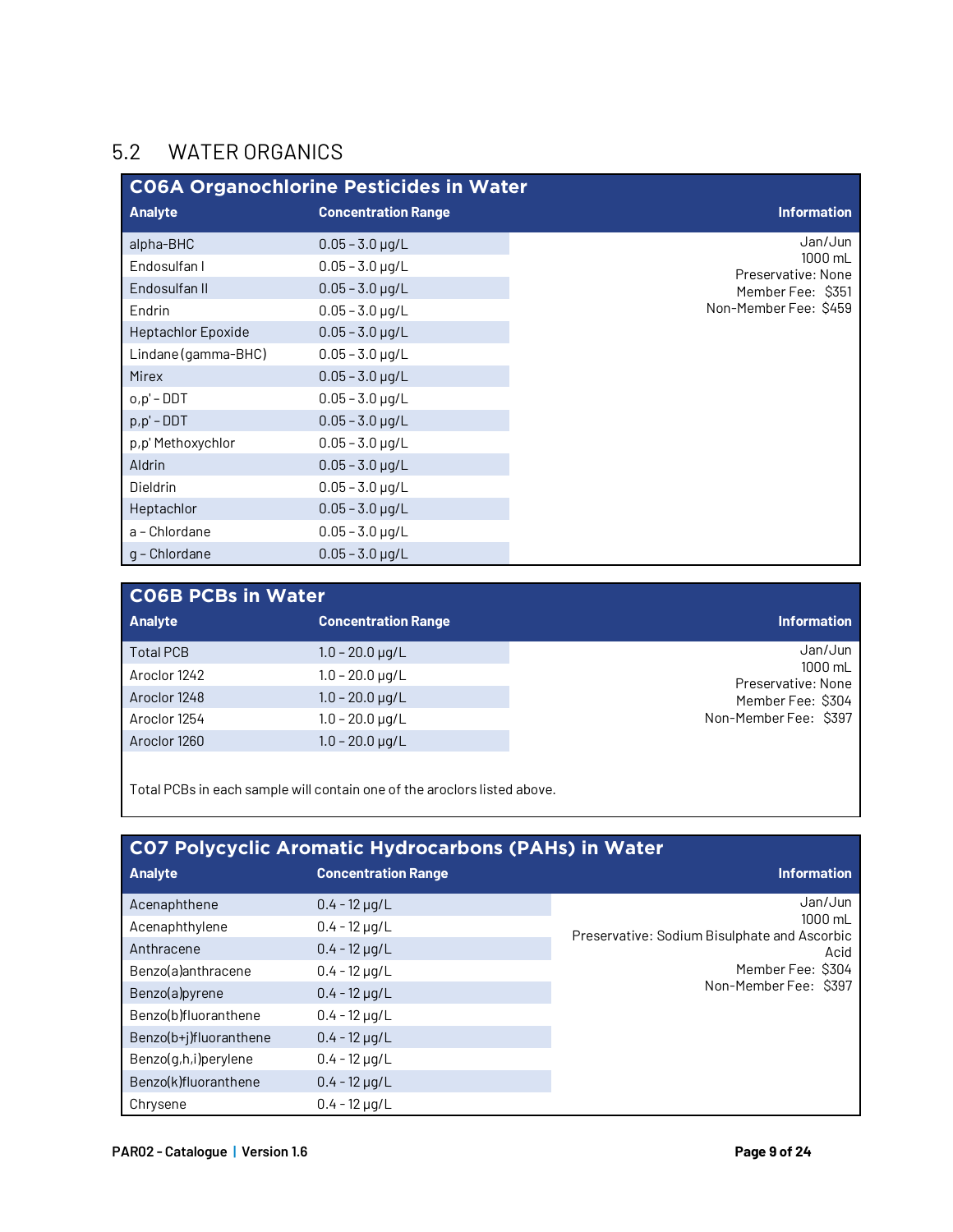| <b>CO7 Polycyclic Aromatic Hydrocarbons (PAHs) in Water</b> |                            |                    |
|-------------------------------------------------------------|----------------------------|--------------------|
| <b>Analyte</b>                                              | <b>Concentration Range</b> | <b>Information</b> |
| Dibenzo(a,h)anthracene                                      | $0.4 - 12 \mu q/L$         |                    |
| Fluoranthene                                                | $0.4 - 12 \mu g/L$         |                    |
| Fluorene                                                    | $0.4 - 12 \mu q/L$         |                    |
| Indeno(1,2,3-cd)pyrene                                      | $0.4 - 12 \mu q/L$         |                    |
| Naphthalene                                                 | $0.4 - 12 \mu g/L$         |                    |
| Phenanthrene                                                | $0.4 - 12 \mu g/L$         |                    |
| Pyrene                                                      | $0.4 - 12 \mu q/L$         |                    |

| C16 Volatile Organic Compounds (VOCs) in Water |                            |                                                           |
|------------------------------------------------|----------------------------|-----------------------------------------------------------|
| <b>Analyte</b>                                 | <b>Concentration Range</b> | <b>Information</b>                                        |
| 1,1,1-Trichloroethane                          | $2.0 - 200$ µg/L           | Jan/Jun                                                   |
| 1,1,2,2-Tetrachloroethane                      | $2.0 - 200$ µg/L           | $2 \times 40$ mL vials<br>Preservative: Sodium Bisulphate |
| 1,1,2-Trichloroethane                          | $2.0 - 200$ µg/L           | Member Fee: \$325                                         |
| 1,1-Dichloroethane                             | $2.0 - 200$ µg/L           | Non-Member Fee: \$423                                     |
| 1,1-Dichloroethylene                           | $2.0 - 200$ µg/L           |                                                           |
| 1,2-Dichlorobenzene                            | $2.0 - 200$ µg/L           |                                                           |
| 1,2-Ddichloroethane                            | $2.0 - 200 \,\mu g/L$      |                                                           |
| 1,2-Dichloropropane                            | $2.0 - 200$ µg/L           |                                                           |
| 1,3-Dichlorobenzene                            | $2.0 - 200$ µg/L           |                                                           |
| 1,4-Dichlorobenzene                            | $2.0 - 200$ µg/L           |                                                           |
| Acetone (2-Propanone)                          | $2.0 - 200 \,\mu g/L$      |                                                           |
| Benzene                                        | $2.0 - 200$ µg/L           |                                                           |
| Bromodichloromethane                           | $2.0 - 200$ µg/L           |                                                           |
| Bromoform                                      | $2.0 - 200 \mu g/L$        |                                                           |
| Carbon Tetrachloride                           | $2.0 - 200$ µg/L           |                                                           |
| Chlorobenzene                                  | $2.0 - 200 \mu g/L$        |                                                           |
| Chlorodibromomethane                           | $2.0 - 200 \,\mu g/L$      |                                                           |
| Chloroform                                     | $2.0 - 200$ µg/L           |                                                           |
| cis-1,2-Dichloroethylene                       | $2.0 - 200$ µg/L           |                                                           |
| cis-1,3-Dichloropropene                        | $2.0 - 200$ µg/L           |                                                           |
| Dichloromethane                                | $2.0 - 200$ µg/L           |                                                           |
| Ethylbenzene                                   | $2.0 - 200$ µg/L           |                                                           |
| Ethylene Dibromide                             | $2.0 - 200 \,\mu$ g/L      |                                                           |
| m/p-xylene                                     | $2.0 - 200$ µg/L           |                                                           |
| Methyl Ethyl Ketone                            | $2.0 - 200$ µg/L           |                                                           |
| Methyl t-butyl ether (MTBE)                    | $2.0 - 200$ µg/L           |                                                           |
| Methyl isobutyl Ketone (MIBK)                  | $2.0 - 200$ µg/L           |                                                           |
| o-xylene                                       | $2.0 - 200$ µg/L           |                                                           |
| Styrene                                        | $2.0 - 200$ µg/L           |                                                           |
| Tetrachloroethylene                            | $2.0 - 200$ µg/L           |                                                           |
| Toluene                                        | $2.0 - 200$ µg/L           |                                                           |
| trans-1,2-Dichloroethylene                     | $2.0 - 200$ µg/L           |                                                           |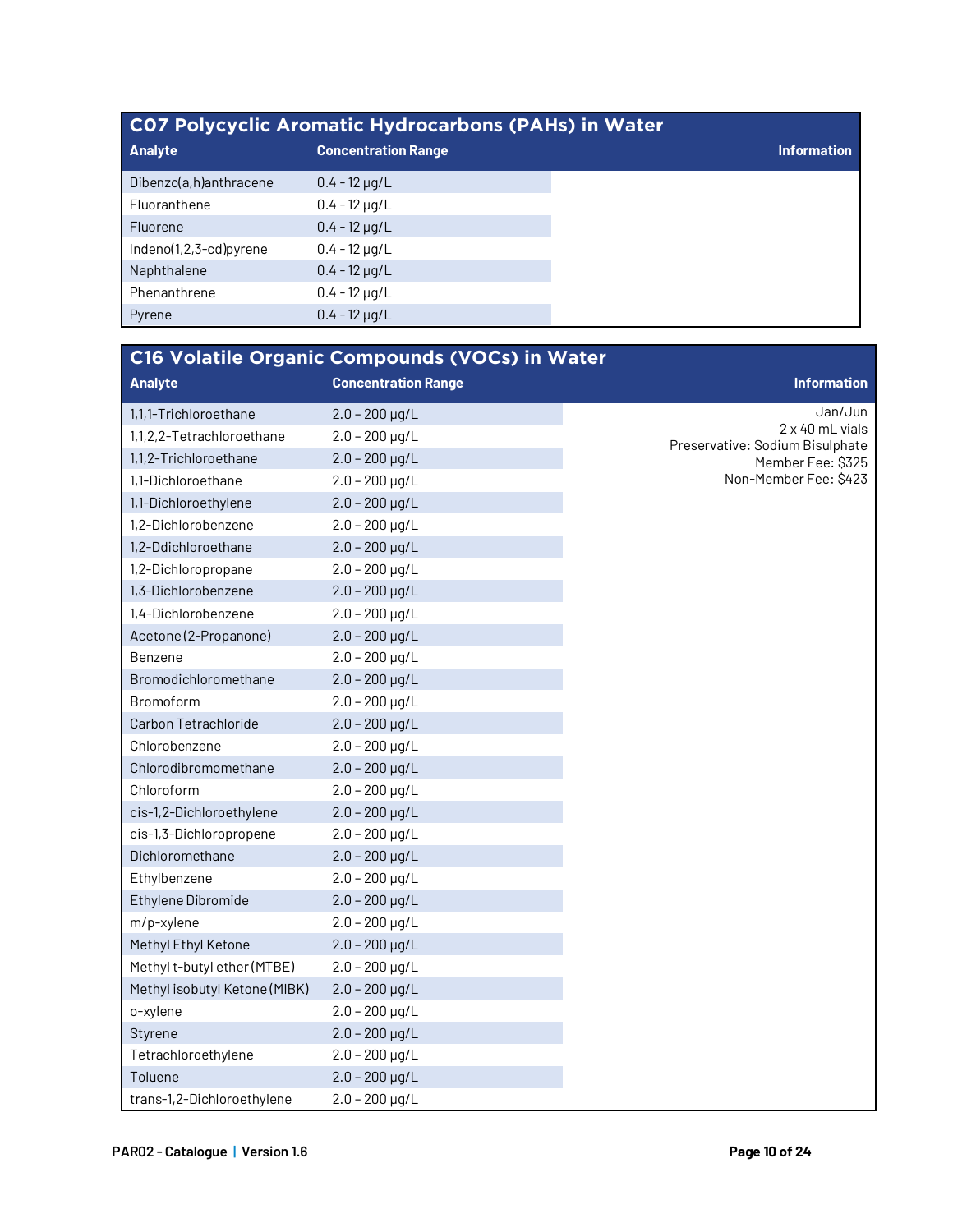| C <sub>16</sub> Volatile Organic Compounds (VOCs) in Water |                            |                    |
|------------------------------------------------------------|----------------------------|--------------------|
| <b>Analyte</b>                                             | <b>Concentration Range</b> | <b>Information</b> |
| trans-1,3-Dichloropropene                                  | $2.0 - 200 \mu q/L$        |                    |
| Trichloroethylene                                          | $2.0 - 200 \mu q/L$        |                    |
| Trichlorofluoromethane                                     | $2.0 - 200$ µg/L           |                    |
| Vinyl Chloride                                             | $2.0 - 200 \mu g/L$        |                    |

| C22 Organophosphorus Pesticides in Water in Water |                            |                               |
|---------------------------------------------------|----------------------------|-------------------------------|
| <b>Analyte</b>                                    | <b>Concentration Range</b> | <b>Information</b>            |
| Atrazine                                          | $2 - 5 \mu g/L$            | Jan/Jun                       |
| Azinphos-methyl                                   | $10 - 40$ µg/L             | 1000 mL<br>Preservative: None |
| Bendiocarb                                        | $1 - 40$ µg/L              | Member Fee: \$485             |
| Carbaryl                                          | $0.2 - 90$ µg/L            | Non-Member Fee: \$635         |
| Carbofuran                                        | $0.2 - 90 \,\mu g/L$       |                               |
| Chlorpyriphos (ethyl)                             | $2 - 10$ µg/L              |                               |
| Cyanazine                                         | $2 - 10$ µg/L              |                               |
| Diazinon                                          | $0.5 - 20 \mu g/L$         |                               |
| Dimethoate                                        | $2 - 20 \mu g/L$           |                               |
| Diuron                                            | $20 - 50$ µg/L             |                               |
| Malathion                                         | $2 - 10$ µg/L              |                               |
| Metolachlor                                       | $2 - 10$ µg/L              |                               |
| <b>Metribuzin</b>                                 | $2 - 10$ µg/L              |                               |
| Parathion (ethyl)                                 | $0.5 - 20 \mu g/L$         |                               |
| Phorate                                           | $0.5 - 5 \,\mu$ g/L        |                               |
| Simazine                                          | $1 - 10$ µg/L              |                               |
| Terbufos                                          | $0.5 - 5 \mu g/L$          |                               |
| Trifluralin                                       | $1 - 10 \mu g/L$           |                               |

| C24 Aryloxy Acid Pesticides in Water |                            |                                           |
|--------------------------------------|----------------------------|-------------------------------------------|
| <b>Analyte</b>                       | <b>Concentration Range</b> | <b>Information</b>                        |
| 2,4-Dichlorophenoxyacetic Acid       | $0.1 - 10$ µg/L            | Jan/Jun                                   |
| 2,4,5-Trichlorophenoxyacetic Acid    | $0.1 - 10 \mu q/L$         | 1000 mL<br>Preservative: $pH < 2 H_2SO_4$ |
| Bromoxynil                           | 1 – 5 µg/L                 | Member Fee: \$320                         |
| Dicamba                              | 1 – 10 µg/L                | Non-Member Fee: \$420                     |
| Diclofop-methyl (as free acid)       | $0.5 - 5 \mu g/L$          |                                           |
| Dinoseb                              | 1 – 10 µg/L                |                                           |
| Picloram                             | $0.1 - 10 \mu q/L$         |                                           |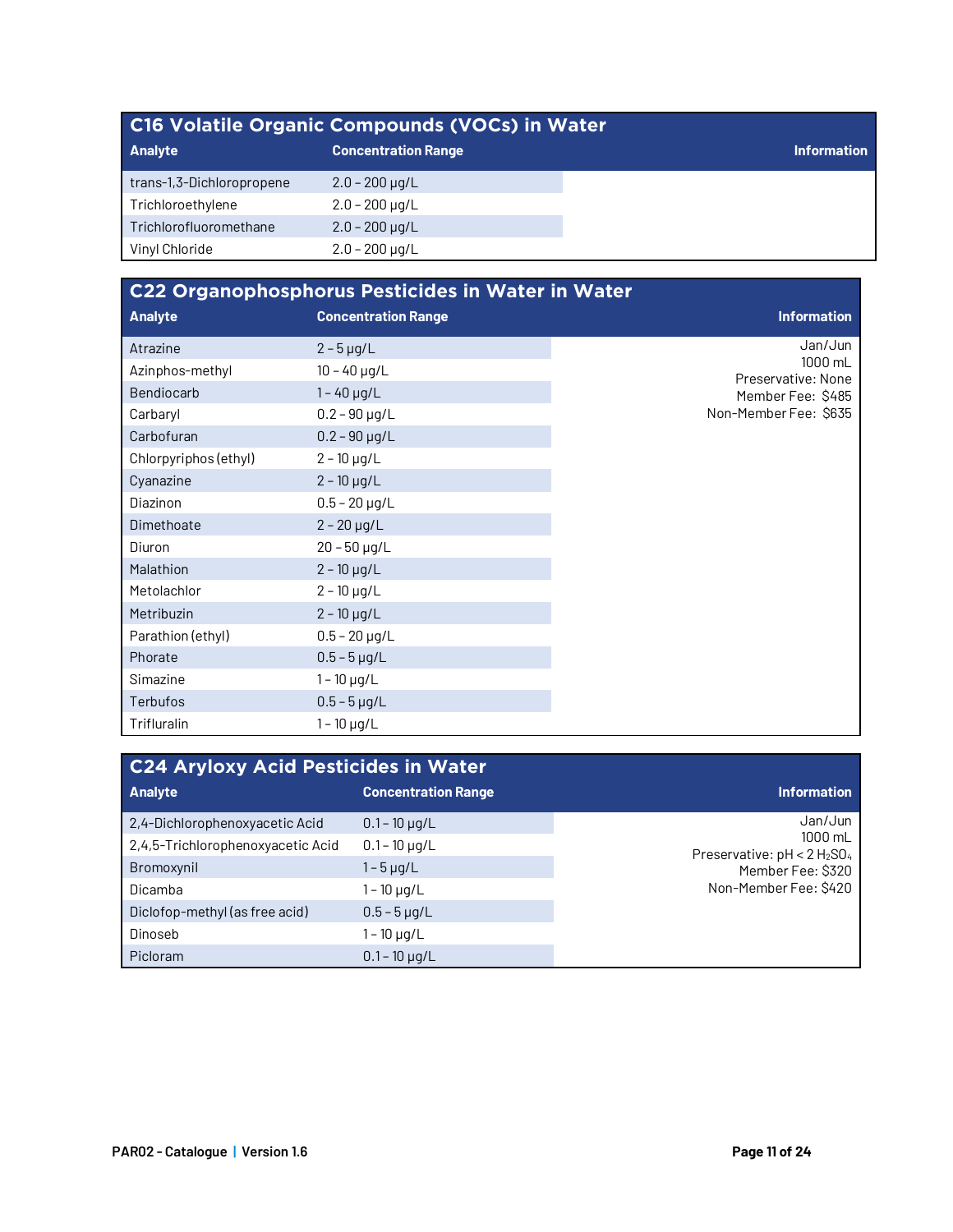| <b>C25 Phenolic Compounds in Water</b> |                            |                                           |
|----------------------------------------|----------------------------|-------------------------------------------|
| <b>Analyte</b>                         | <b>Concentration Range</b> | <b>Information</b>                        |
| 2,4,6-Trichlorophenol                  | $2 - 20 \mu q/L$           | Jan/Jun                                   |
| 2,3,4,6-Tetrachlorophenol              | $2 - 20 \mu g/L$           | 1000 mL<br>Preservative: $pH < 2 H_2SO_4$ |
| 2,4-Dichlorophenol                     | $2 - 20 \mu g/L$           | Member Fee: \$310                         |
| Pentachlorophenol                      | $2 - 20 \mu q/L$           | Non-Member Fee: \$405                     |

| <b>C27 Glyphosate in Water</b> |                            |                                                                                                     |
|--------------------------------|----------------------------|-----------------------------------------------------------------------------------------------------|
| <b>Analyte</b>                 | <b>Concentration Range</b> | <b>Information</b>                                                                                  |
| Glyphosate                     | $25 - 80 \mu q/L$          | Jan/Jun<br>250 mL<br>Preservative: 0.01% Thiosulphate<br>Member Fee: \$270<br>Non-Member Fee: \$355 |

| <b>C29 Aldicarb in Water</b> |                            |                                                                                                        |
|------------------------------|----------------------------|--------------------------------------------------------------------------------------------------------|
| Analyte                      | <b>Concentration Range</b> | <b>Information</b>                                                                                     |
| Aldicarb                     | 1 – 9 µg/L                 | Jan/Jun<br>250 mL<br>Preservative: 0.001% Thiosulphate<br>Member Fee:<br>S330<br>Non-Member Fee: \$430 |

| <b>C40A Petroleum Hydrocarbons in Water</b> |                            |                                                    |
|---------------------------------------------|----------------------------|----------------------------------------------------|
| <b>Analyte</b>                              | <b>Concentration Range</b> | <b>Information</b>                                 |
| Benzene                                     | 1 - 100 µg/L               | Jan/Jun                                            |
| Ethylbenzene                                | l - 100 µg/L               | 2 x 40 mL vials<br>Preservative: Sodium Bisulphate |
| F1: C6-C10                                  | $20 - 1000 \,\mu g/L$      | Member Fee: \$299                                  |
| m/p-Xylene                                  | l - 100 µg/L               | Non-Member Fee: \$392                              |
| o-Xylene                                    | 1 - 100 µg/L               |                                                    |
| Toluene                                     | i - 100 µg/L               |                                                    |
| VH (C6-C10)*                                | $20 - 1000 \mu q/L$        |                                                    |

| <b>C40B Petroleum Hydrocarbons in Water</b> |                            |                               |
|---------------------------------------------|----------------------------|-------------------------------|
| Analyte                                     | <b>Concentration Range</b> | <b>Information</b>            |
| F2: C10-C16                                 | $200 - 50,000 \mu g/L$     | Jan/Jun                       |
| F3: C16-C34                                 | $200 - 50,000 \mu q/L$     | 1000 mL<br>Preservative: None |
| F4: C34-C50                                 | $200 - 50,000 \mu q/L$     | Member Fee: \$299             |
|                                             |                            | Non-Member Fee: \$392         |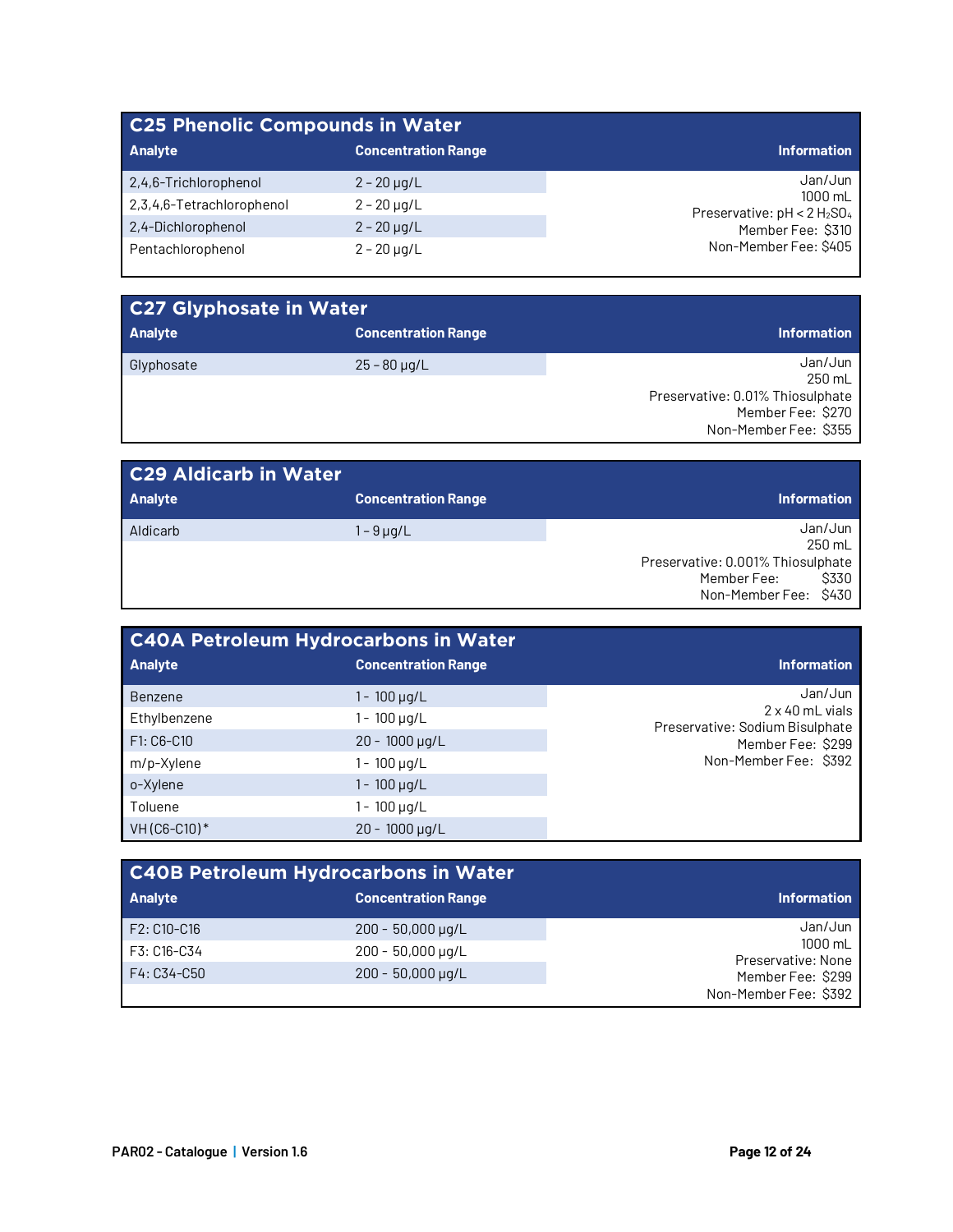| <b>C47 Haloacetic Acids in Water</b> |                            |                                                     |
|--------------------------------------|----------------------------|-----------------------------------------------------|
| <b>Analyte</b>                       | <b>Concentration Range</b> | <b>Information</b>                                  |
| Bromochloroacetic acid               | $5 - 50 \mu q / L$         | Jan/Jun                                             |
| Dibromoacetic acid                   | $5 - 50 \mu g/L$           | $2 \times 40$ mL<br>Preservative: Ammonium Chloride |
| Dichloroacetic acid                  | $5 - 50 \mu g/L$           | Member Fee: \$270                                   |
| Monobromoacetic acid                 | $5 - 50 \mu q/L$           | Non-Member Fee: \$355                               |
| Monochloroacetic acid                | $5 - 50 \mu g/L$           |                                                     |
| Trichloroacetic acid                 | $5 - 50 \mu q/L$           |                                                     |

#### 5.3 WATER MICROBIOLOGY\*\*

| <b>CO5A Water Microbiology</b>    |                            |                                        |
|-----------------------------------|----------------------------|----------------------------------------|
| <b>Analyte</b>                    | <b>Concentration Range</b> | <b>Information</b>                     |
| Escherichia coli (E. coli)        | 20 - 100 CFU/100 mL        | Mar/Oct                                |
| Faecal (Thermotolerant) Coliforms | 20 - 100 CFU/100 mL        | $2 - 5$ mL<br>Preservative: Stabilized |
| Heterotrophic Plate Count         | 200 - 1000 CFU/mL          | Member Fee: \$243                      |
| <b>Total Coliforms</b>            | 20 - 100 CFU/100 mL        | Non-Member Fee: \$320                  |

This PT is not intended for Multi-Tube fermentation methods

| <b>CO5B Water Microbiology (Presence/Absence)</b> |                            |                                                             |
|---------------------------------------------------|----------------------------|-------------------------------------------------------------|
| <b>Analyte</b>                                    | <b>Concentration Range</b> | <b>Information</b>                                          |
| Escherichia coli (E. coli)                        | NА                         | Mar/Oct                                                     |
| Total Coliforms                                   | NΑ                         | $2 - 5$ mL<br>Preservative: Stabilized<br>Member Fee: \$258 |
|                                                   |                            | Non-Member Fee: \$335                                       |

#### 5.4 SOIL

| <b>C17 Metals in Soil</b> |                            |                                |
|---------------------------|----------------------------|--------------------------------|
| <b>Analyte</b>            | <b>Concentration Range</b> | <b>Information</b>             |
| Aluminum                  | $1000 - 100000 \mu q/q$    | Jan/Jun                        |
| Antimony                  | $0.4 - 4.0 \,\mu g/g$      | $5 - 7g$<br>Preservative: None |
| Arsenic                   | $5.0 - 35 \,\mu g/g$       | Member Fee: \$176              |
| Barium                    | $50 - 500 \,\mu g/g$       | Non-Member Fee: \$232          |
| Beryllium                 | $1.0 - 3.0$ µg/g           |                                |
| Boron                     | $20 - 200 \mu g/g$         |                                |
| Cadmium                   | $0.2 - 6.0 \,\mu$ g/g      |                                |
| Chromium                  | $50 - 150 \mu g/g$         |                                |
| Cobalt                    | $10 - 20$ µg/g             |                                |
| Copper                    | $30 - 600 \,\mu$ g/g       |                                |
| <i>Iron</i>               | $1000 - 50000 \,\mu g/g$   |                                |
| Manganese                 | $100 - 2000 \mu q/q$       |                                |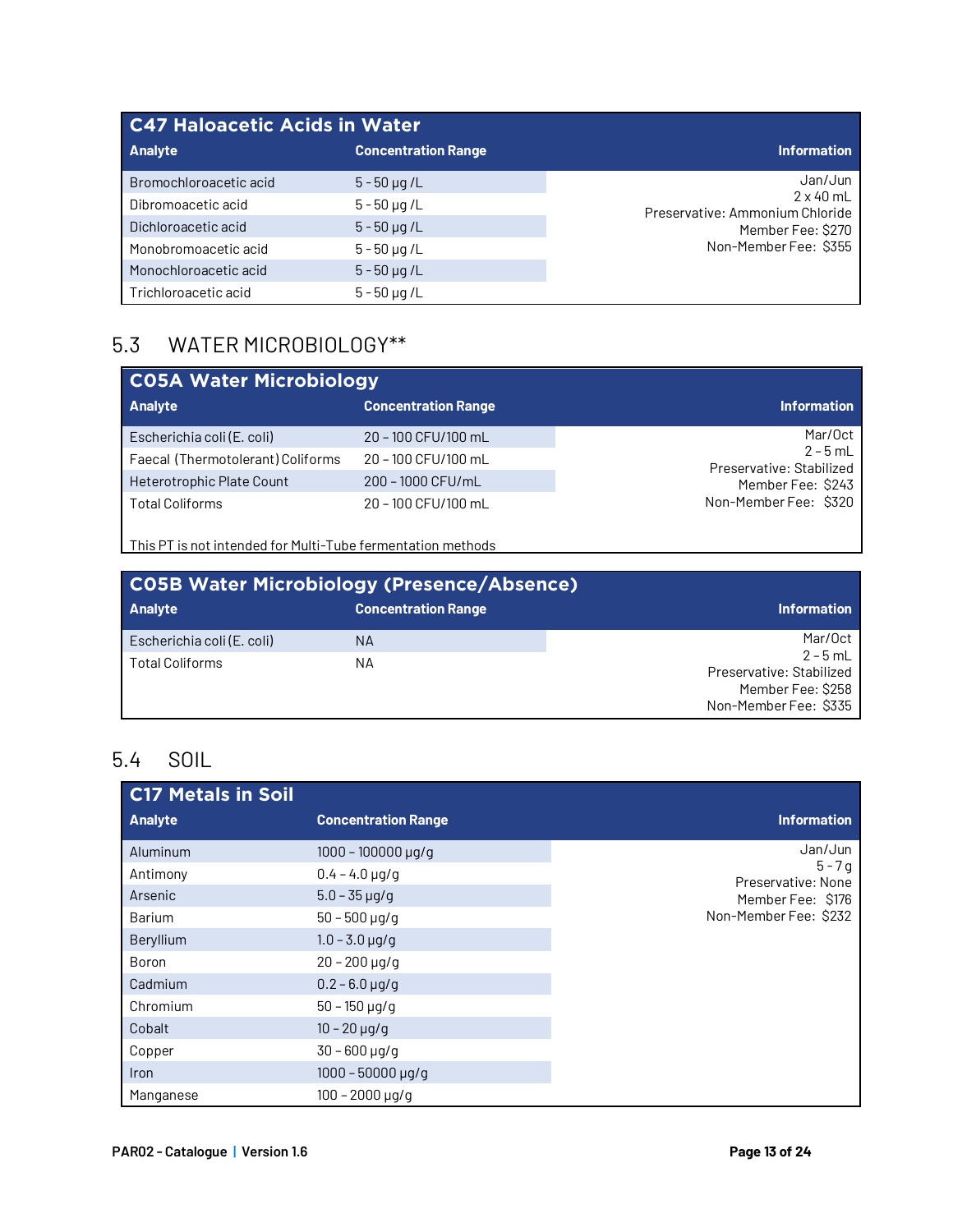| <b>C17 Metals in Soil</b> |                            |
|---------------------------|----------------------------|
| <b>Analyte</b>            | <b>Concentration Range</b> |
| Mercury                   | $50 - 2000$ ng/g           |
| Nickel                    | $25 - 1000 \,\mu g/g$      |
| Lead                      | $5 - 400$ µg/g             |
| Strontium                 | $100 - 500 \mu g/g$        |
| Tin                       | $10 - 100$ µg/g            |
| Titanium                  | $500 - 5000 \,\mu g/g$     |
| Uranium                   | $1 - 5 \mu q/q$            |
| Vanadium                  | $25 - 200 \,\mu g/g$       |
| Zinc                      | $40 - 1600 \,\mu g/g$      |

This PT is intended for use by laboratories that utilize a strong acid digestion (e.g., aqua-regia) but is not intended for use with HF. Please note the different reporting units for mercury.

| <b>C18 Polycyclic Aromatic Hydrocarbons (PAHs) in Soil</b> |                            |                                  |
|------------------------------------------------------------|----------------------------|----------------------------------|
| <b>Analyte</b>                                             | <b>Concentration Range</b> | <b>Information</b>               |
| Acenaphthene                                               | $0.2 - 50 \,\mu g/g$       | Jan/Jun                          |
| Acenaphthylene                                             | $0.2 - 50 \,\mu$ g/g       | $25 - 40q$<br>Preservative: None |
| Anthracene                                                 | $0.2 - 50 \,\mu g/g$       | Member Fee: \$237                |
| Benzo(a)anthracene                                         | $0.2 - 50 \,\mu g/g$       | Non-Member Fee: \$309            |
| Benzo(a)pyrene                                             | $0.2 - 50 \,\mu g/g$       |                                  |
| Benzo(b)fluoranthene                                       | $0.2 - 50 \,\mu g/g$       |                                  |
| Benzo(b+j)fluoranthene                                     | $0.2 - 50 \,\mu g/g$       |                                  |
| Benzo(g,h,i)perylene                                       | $0.2 - 50 \,\mu$ g/g       |                                  |
| Benzo(k)fluoranthene                                       | $0.2 - 50 \,\mu$ g/g       |                                  |
| Chrysene                                                   | $0.2 - 50 \,\mu$ g/g       |                                  |
| Dibenzo(a,h)anthracene                                     | $0.2 - 50 \,\mu g/g$       |                                  |
| Fluoranthene                                               | $0.2 - 50 \,\mu$ g/g       |                                  |
| Fluorene                                                   | $0.2 - 50 \,\mu g/g$       |                                  |
| Indeno(1,2,3-cd)pyrene                                     | $0.2 - 50 \,\mu$ g/g       |                                  |
| Naphthalene                                                | $0.2 - 50 \,\mu g/g$       |                                  |
| Phenanthrene                                               | $0.2 - 50 \,\mu g/g$       |                                  |
| Pyrene                                                     | $0.2 - 50 \,\mu$ g/g       |                                  |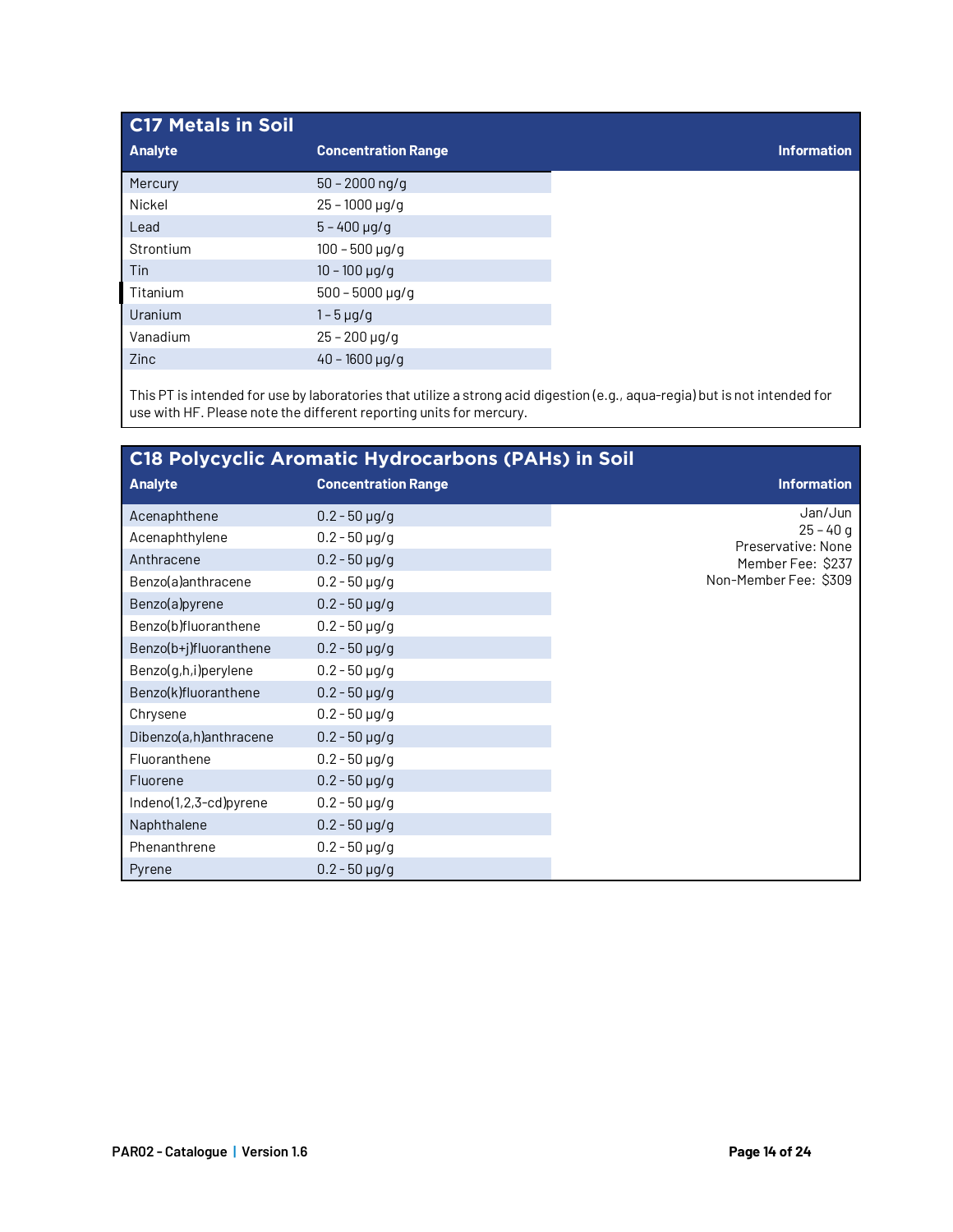| <b>C31A Petroleum Hydrocarbons in Soil</b> |                            |                               |
|--------------------------------------------|----------------------------|-------------------------------|
| <b>Analyte</b>                             | <b>Concentration Range</b> | <b>Information</b>            |
| $F1: (C6-C10)$                             | $30 - 3500$ mg/kg          | Jan/Jun                       |
| Benzene                                    | 10 - 200 mg/kg             | 8 a<br>Preservative: Methanol |
| Ethylbenzene                               | $10 - 200$ mg/kg           | Member Fee: \$284             |
| m/p-Xylene                                 | 100 - 500 mg/kg            | Non-Member Fee: \$371         |
| o-Xylene                                   | $100 - 500$ mg/kg          |                               |
| Toluene                                    | 10 – 200 mg/kg             |                               |
| VH (C6-C10)                                | 30 - 3500 mg/kg            |                               |

Samples are intended for use by the CCME PHC method.

| <b>C31B Petroleum Hydrocarbons in Soil</b> |                            |                                |
|--------------------------------------------|----------------------------|--------------------------------|
| <b>Analyte</b>                             | <b>Concentration Range</b> | <b>Information</b>             |
| F2: C10-C16                                | $150 - 6500$ mg/kg         | Jan/Jun                        |
| F3: C16-C34                                | 250 - 12500 mg/kg          | 30 a<br>Preservative: Freezing |
| F4: C34-C50                                | 1000 - 12500 mg/kg         | Member Fee: \$284              |
| F4: Gravimetric                            | 1000 - 12500 mg/kg         | Non-Member Fee: \$371          |

Samples are intended for use by the CCME PHC method.

| <b>C35 PCBs in Soil</b> |                            |                            |
|-------------------------|----------------------------|----------------------------|
| <b>Analyte</b>          | <b>Concentration Range</b> | <b>Information</b>         |
| Aroclor 1242            | $2 - 150 \mu q/q$          | Jan/Jun                    |
| Aroclor 1248            | $2 - 150 \mu g/g$          | 30 g<br>Preservative: None |
| Aroclor 1254            | $2 - 150 \mu g/g$          | Member Fee: \$258          |
| Aroclor 1260            | 2 - 150 µg/g               | Non-Member Fee: \$335      |
| <b>Total PCB</b>        | $2 - 150 \mu g/g$          |                            |

Total PCBs in each sample will contain one of the aroclors listed above.

| <b>C36 Volatile Organic Compounds (VOCs) in Soil</b> |                            |                               |  |
|------------------------------------------------------|----------------------------|-------------------------------|--|
| <b>Analyte</b>                                       | <b>Concentration Range</b> | <b>Information</b>            |  |
| 1.1.1-Trichloroethane                                | $5 - 200$ µg/g             | Jan/Jun                       |  |
| 1,1,2,2-Tetrachloroethane                            | $5 - 200 \,\mu g/g$        | 8 g<br>Preservative: Methanol |  |
| 1,1,2-Trichloroethane                                | $5 - 200 \mu q/q$          | Member Fee: \$346             |  |
| 1.1-Dichloroethane                                   | $5 - 200 \,\mu g/g$        | Non-Member Fee: \$454         |  |
| 1,1-Dichloroethylene                                 | $5 - 200 \mu q/q$          |                               |  |
| 1.2-Dichlorobenzene                                  | $5 - 200 \mu q/q$          |                               |  |
| 1.2-Dichloroethane                                   | $5 - 200 \mu q/q$          |                               |  |
| 1,2-Dichloropropane                                  | $5 - 200 \mu q/q$          |                               |  |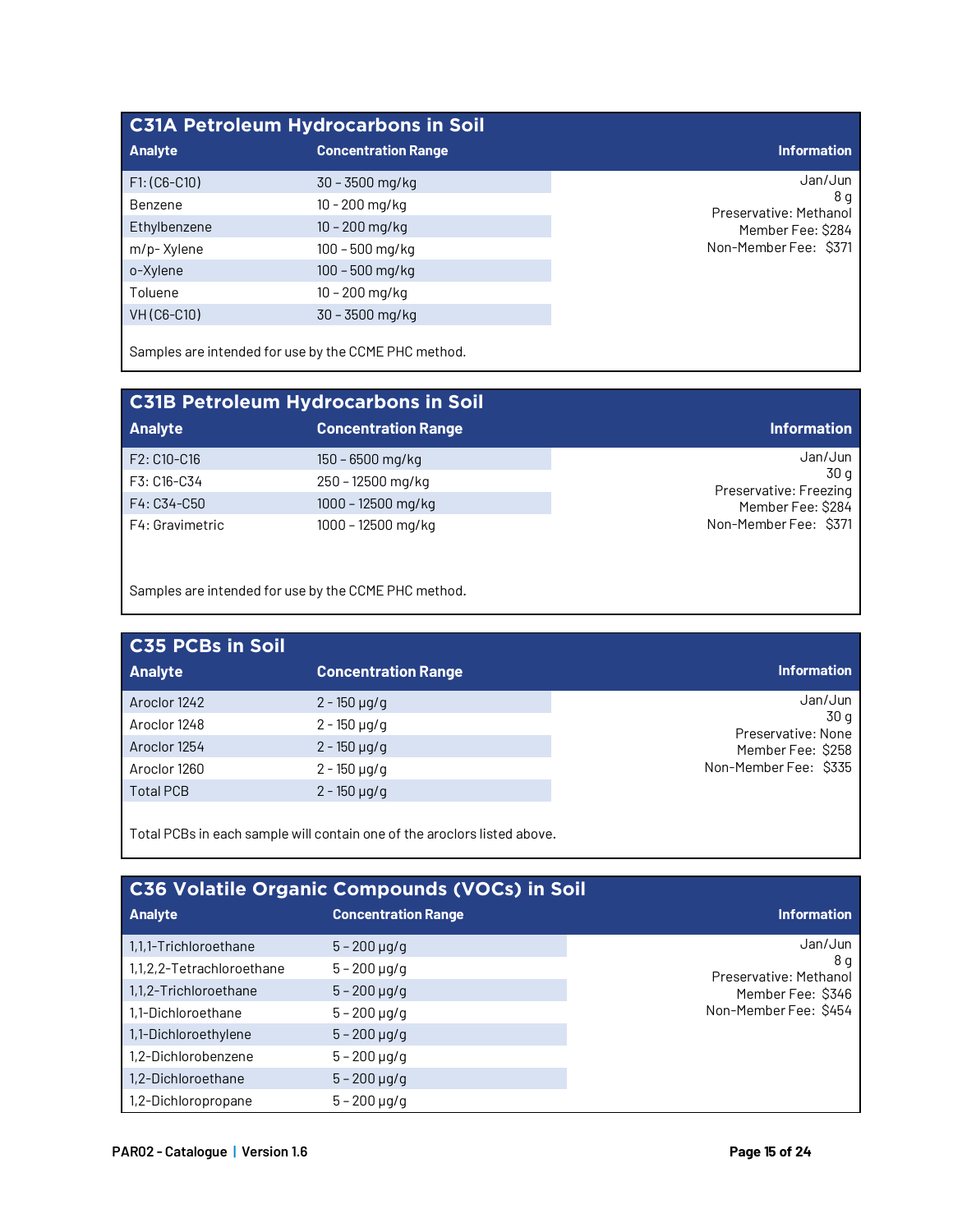|                               | <b>C36 Volatile Organic Compounds (VOCs) in Soil</b> |
|-------------------------------|------------------------------------------------------|
| <b>Analyte</b>                | <b>Concentration Range</b>                           |
| 1.3-Dichlorobenzene           | $5 - 200$ µg/g                                       |
| 1,4-Dichlorobenzene           | $5 - 200$ $\mu$ g/g                                  |
| Acetone (2-Propanone)         | $5 - 200$ µg/g                                       |
| Benzene                       | $5 - 200 \mu g/g$                                    |
| Bromodichloromethane          | $5 - 200$ $\mu$ g/g                                  |
| Bromoform                     | $5 - 200$ µg/g                                       |
| <b>Carbon Tetrachloride</b>   | $5 - 200$ µg/g                                       |
| Chlorobenzene                 | $5 - 200 \mu g/g$                                    |
| Chlorodibromomethane          | $5 - 200$ µg/g                                       |
| Chloroform                    | $5 - 200$ µg/g                                       |
| cis-1,2-Dichloroethylene      | $5 - 200 \mu g/g$                                    |
| cis-1,3-Dichloropropene       | $5 - 200$ µg/g                                       |
| Dichloromethane               | $5 - 200$ µg/g                                       |
| Ethylbenzene                  | $5 - 200 \mu g/g$                                    |
| Ethylene Dibromide            | $5 - 200$ µg/g                                       |
| m/p-xylene                    | $5 - 200 \mu g/g$                                    |
| Methyl Ethyl Ketone           | $5 - 200$ µg/g                                       |
| Methyl t-butyl ether (MTBE)   | $5 - 200$ $\mu$ g/g                                  |
| Methyl isobutyl Ketone (MIBK) | $5 - 200$ µg/g                                       |
| o-xylene                      | $5 - 200$ $\mu$ g/g                                  |
| Styrene                       | $5 - 200$ µg/g                                       |
| Tetrachloroethylene           | $5 - 200$ µg/g                                       |
| Toluene                       | $5 - 200 \mu g/g$                                    |
| trans-1,2-Dichloroethylene    | $5 - 200 \,\mu$ g/g                                  |
| trans-1,3-Dichloropropene     | $5 - 200$ $\mu$ g/g                                  |
| Trichloroethylene             | $5 - 200 \mu g/g$                                    |
| Trichlorofluoromethane        | $5 - 200$ µg/g                                       |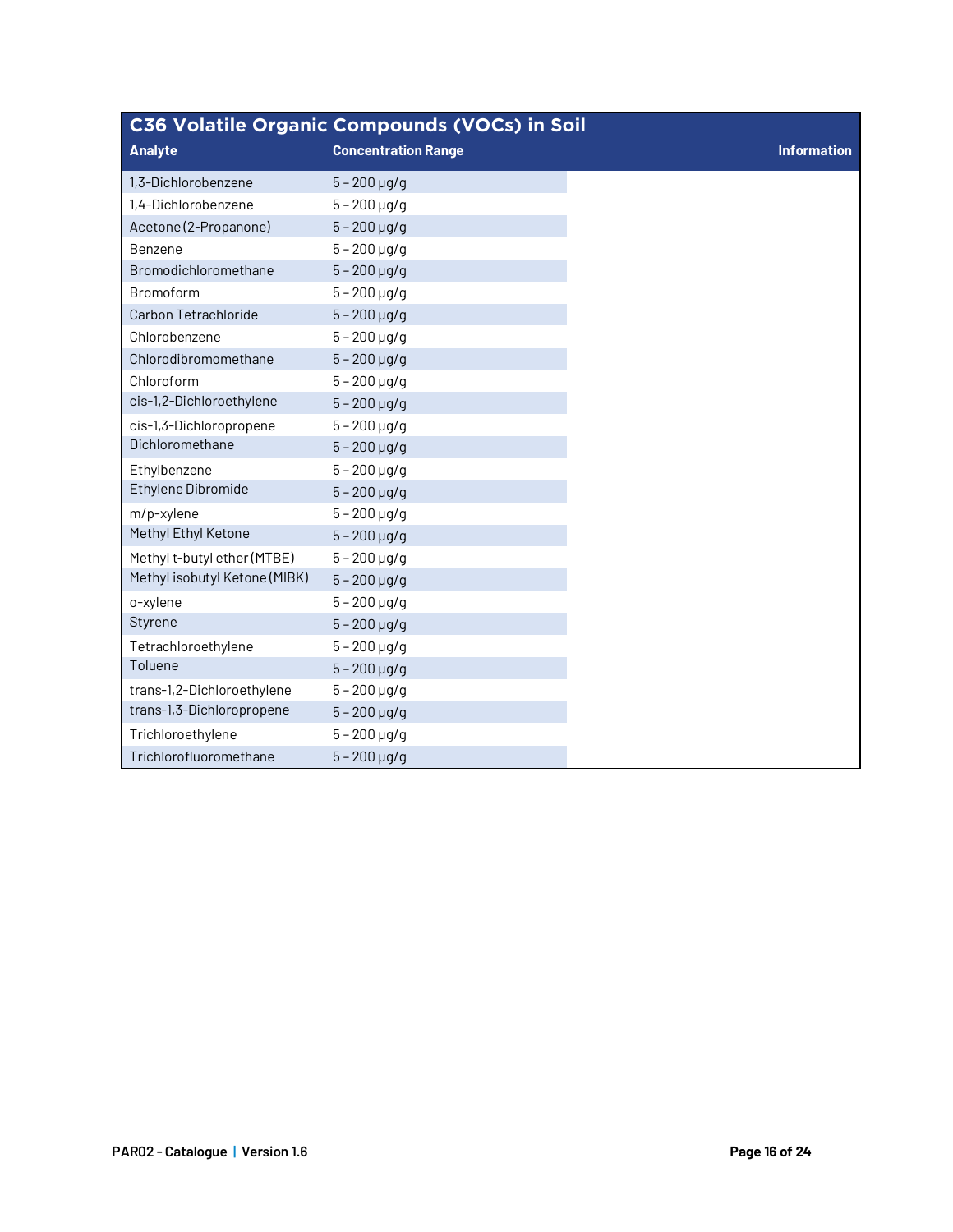| <b>C38 Volatile Organic Compounds in Soil (TCLP)</b> |                            |                                |  |
|------------------------------------------------------|----------------------------|--------------------------------|--|
| <b>Analyte</b>                                       | <b>Concentration Range</b> | <b>Information</b>             |  |
| 1,2-Dichlorobenzene                                  | $0.025 - 5$ mg/L           | Jan/Jun                        |  |
| 1,2-Dichloroethane                                   | $0.025 - 5$ mg/L           | 100q<br>Preservative: Freezing |  |
| 1,4-Dichlorobenzene                                  | $0.025 - 5$ mg/L           | Member Fee: \$320              |  |
| Benzene                                              | $0.025 - 5$ mg/L           | Non-Member Fee: \$418          |  |
| Carbon tetrachloride                                 | $0.025 - 5$ mg/L           |                                |  |
| Chlorobenzene                                        | $0.025 - 5$ mg/L           |                                |  |
| Chloroform                                           | $0.025 - 5$ mg/L           |                                |  |
| Dichloromethane                                      | $0.025 - 5$ mg/L           |                                |  |
| Methyl Ethyl Ketone                                  | $1.0 - 5$ mg/L             |                                |  |
| Tetrachloroethylene                                  | $0.025 - 5$ mg/L           |                                |  |
| Trichloroethylene                                    | $0.025 - 5$ mg/L           |                                |  |
|                                                      |                            |                                |  |

This PT is restricted to participants that use the EPA 1311 Toxicity Characteristic Leaching Procedure for volatiles.

| <b>C39 Inorganics in Soil (TCLP)</b> |                            |
|--------------------------------------|----------------------------|
| <b>Analyte</b>                       | <b>Concentration Range</b> |
| Silver                               | $0.0010 - 0.050$ mg/L      |
| Arsenic                              | $0.10 - 5.0$ mg/L          |
| <b>Boron</b>                         | $0.50 - 10.0$ mg/L         |
| <b>Barium</b>                        | $0.10 - 2.0$ mg/L          |
| Cadmium                              | $0.0010 - 0.050$ mg/L      |
| Chromium                             | $0.010 - 0.50$ mg/L        |
| Lead                                 | $0.010 - 0.50$ mg/L        |
| <b>Selenium</b>                      | $0.050 - 1.0$ mg/L         |
| Uranium                              | $0.050 - 1.0$ mg/L         |
| Mercury                              | $0.0001 - 0.050$ mg/L      |
| Fluoride                             | $10 - 100$ mg/L            |
| Nitrate-N                            | $2 - 50$ mg/L              |
| Nitrate and Nitrite as N             | $2.8 - 70$ mg/L            |
| Cyanide (Weak Acid Dissociable)      | $0.1 - 5$ mg/L             |
|                                      |                            |

| This PT is restricted to participants that use the EPA 1311 Toxicity Characteristic Leaching Procedure for volatiles. |  |  |  |
|-----------------------------------------------------------------------------------------------------------------------|--|--|--|
|-----------------------------------------------------------------------------------------------------------------------|--|--|--|

| C43 Solids in Soil      |                            |                            |
|-------------------------|----------------------------|----------------------------|
| <b>Analyte</b>          | <b>Concentration Range</b> | <b>Information</b>         |
| Fixed Solids*           | $80 - 100\%$               | Jan/Jun                    |
| <b>Percent Moisture</b> | $1 - 30\%$                 | 100q<br>Preservative: None |
| <b>Total Solids</b>     | $70 - 100\%$               | Member Fee: \$176          |
| Volatile Solids*        | $1 - 20%$                  | Non-Member Fee: \$232      |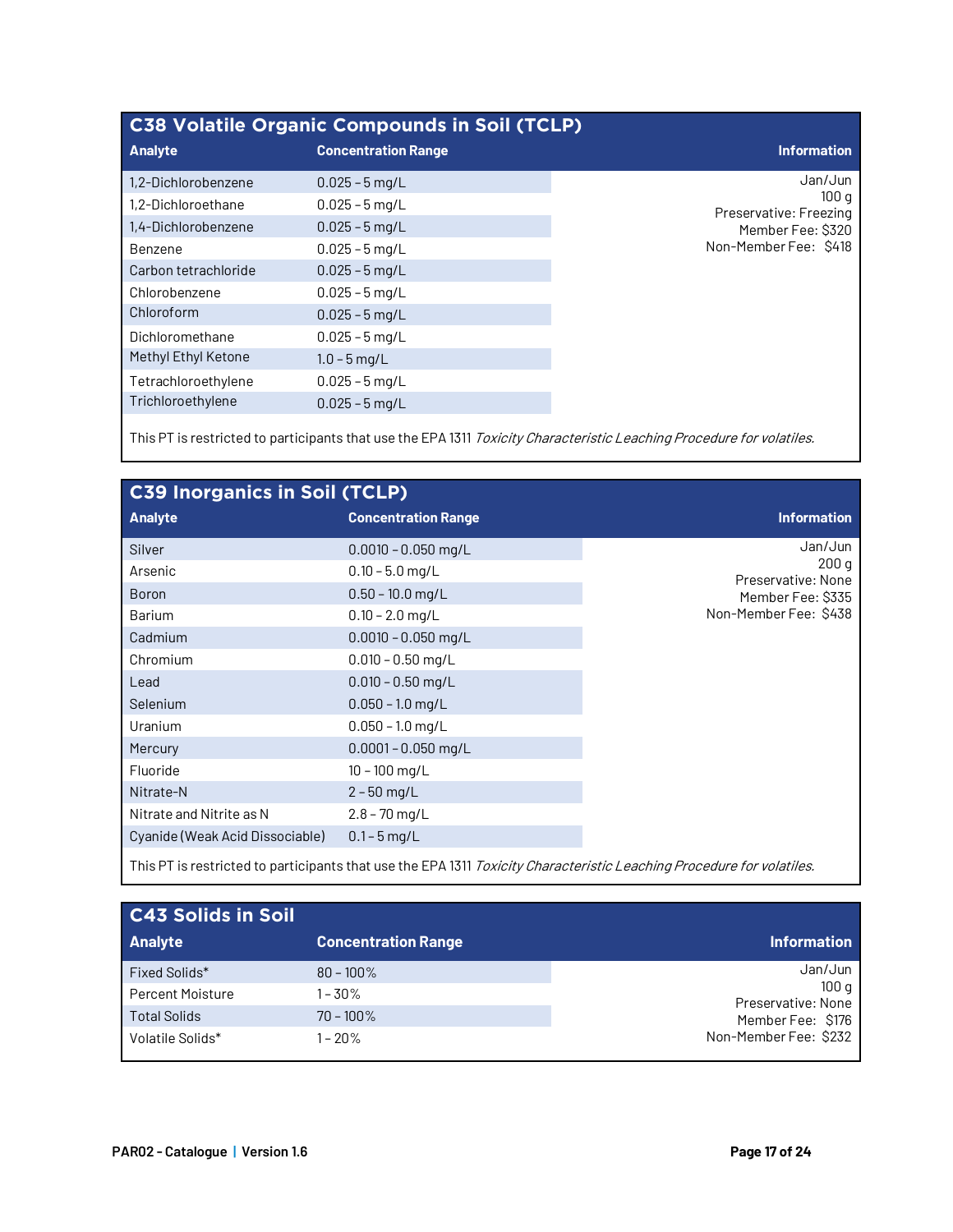| <b>C44 Nutrients in Soil</b> |                            |                             |  |
|------------------------------|----------------------------|-----------------------------|--|
| <b>Analyte</b>               | <b>Concentration Range</b> | <b>Information</b>          |  |
| Ammonia - N                  | $300 - 3000 \mu q/q$       | Jan/Jun                     |  |
| Kjeldahl Nitrogen            | $400 - 4000 \mu q/q$       | 250 g<br>Preservative: None |  |
| Phosphorus                   | $300 - 3000 \,\mu g/g$     | Member Fee: \$176           |  |
| Organic Carbon               | $1000 - 15000 \mu q/q$     | Non-Member Fee: \$232       |  |

| <b>C45 Anions in Soil</b> |                            |                            |
|---------------------------|----------------------------|----------------------------|
| Analyte                   | <b>Concentration Range</b> | <b>Information</b>         |
| <b>Bromide</b>            | $10 - 100 \mu q/q$         | Jan/Jun                    |
| Chloride                  | $200 - 1000 \mu q/q$       | 250q<br>Preservative: None |
| Fluoride                  | $25 - 500 \mu q/q$         | Member Fee: \$176          |
| Nitrate-N                 | $25 - 500 \mu q/q$         | Non-Member Fee: \$232      |
| Phosphate-P*              | $25 - 500 \mu q/q$         |                            |
| Sulphate                  | $25 - 2000 \,\mu g/g$      |                            |
| % Saturation              |                            |                            |

| <b>C74 Hexavalent Chromium in Soil</b> |                            |                                                                                     |  |
|----------------------------------------|----------------------------|-------------------------------------------------------------------------------------|--|
| <b>Analyte</b>                         | <b>Concentration Range</b> | Information                                                                         |  |
| <b>Hexavalent Chromium</b>             | $40 - 300 \mu q/q$         | Jan/Jun<br>40 a<br>Preservative: None<br>Member Fee: \$240<br>Non-Member Fee: \$320 |  |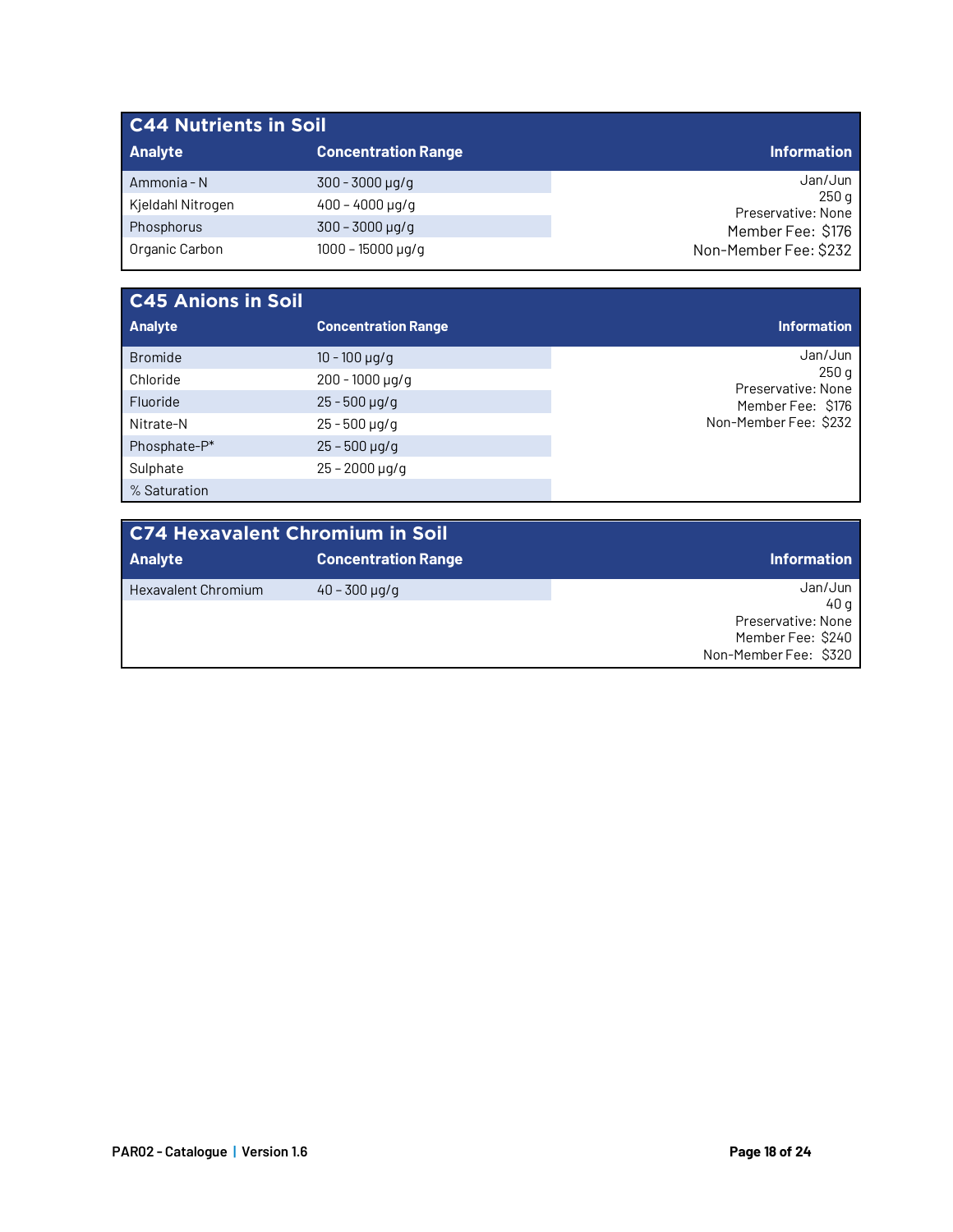| C75 Particle Size in Soil |                            |                            |
|---------------------------|----------------------------|----------------------------|
| <b>Analyte</b>            | <b>Concentration Range</b> | <b>Information</b>         |
| Percent Sand              |                            | Jan/Jun                    |
| Percent Silt              |                            | 40 a<br>Preservative: None |
| <b>Percent Clay</b>       |                            | Member Fee: \$240          |
|                           |                            | Non-Member Fee: \$320      |

| <b>C76 Oil and Grease in Soil</b> |                            |                            |  |
|-----------------------------------|----------------------------|----------------------------|--|
| <b>Analyte</b>                    | <b>Concentration Range</b> | Information                |  |
| <b>Total Oil and Grease</b>       | $300 - 3000 \mu q/q$       | Jan/Jun                    |  |
|                                   |                            | 40 a<br>Preservative: None |  |
|                                   |                            | Member Fee: \$290          |  |
|                                   |                            |                            |  |
|                                   |                            | Non-Member Fee: \$375      |  |

| <b>C77 Pesticides in Soil</b> |                            |                                    |
|-------------------------------|----------------------------|------------------------------------|
| <b>Analyte</b>                | <b>Concentration Range</b> | <b>Information</b>                 |
| p,p'-DDT                      | 50 - 500 µg/kg             | Jan/Jun                            |
| Aldrin                        | 50 - 500 µg/kg             | 30 g ampoule<br>Preservative: None |
| Alpha-BHC                     | 50 - 500 µg/kg             | Member Fee: \$480                  |
| Alpha-Chlordane               | $50 - 500 \mu g/kg$        | Non-Member Fee: \$624              |
| Beta-BHC                      | $50 - 500$ µg/kg           |                                    |
| <b>Dieldrin</b>               | 50 - 500 µg/kg             |                                    |
| Endosulfan I                  | 50 - 500 µg/kg             |                                    |
| Endosulfan II                 | 50 - 500 µg/kg             |                                    |
| Endrin                        | 50 - 500 µg/kg             |                                    |
| Lindane                       | 50 - 500 µg/kg             |                                    |
| Gamma-Chlordane               | 50 - 500 µg/kg             |                                    |
| Heptachlor                    | 50 - 500 µg/kg             |                                    |
| <b>Heptachlor Epoxide</b>     | 50 - 500 µg/kg             |                                    |
| Methoxychlor                  | 50 - 500 µg/kg             |                                    |

## 5.5 OIL

 $\mathbf l$ 

| <b>CO8 PCBs in Oil</b>                                                   |                            |                                 |
|--------------------------------------------------------------------------|----------------------------|---------------------------------|
| <b>Analyte</b>                                                           | <b>Concentration Range</b> | <b>Information</b>              |
| Aroclor 1242                                                             | $5.0 - 150.0 \,\mu$ g/g    | Jan/Jun                         |
| Aroclor 1248                                                             | $5.0 - 150.0 \,\mu q/q$    | 3 mL vial<br>Preservative: None |
| Aroclor 1254                                                             | $5.0 - 150.0 \,\mu$ g/g    | Member Fee: \$248               |
| Aroclor 1260                                                             | $5.0 - 150.0 \,\mu$ g/g    | Non-Member Fee: \$325           |
| <b>Total PCB</b>                                                         | $5.0 - 150.0 \,\mu$ g/g    |                                 |
| Total PCBs in each sample will contain one of the aroclors listed above. |                            |                                 |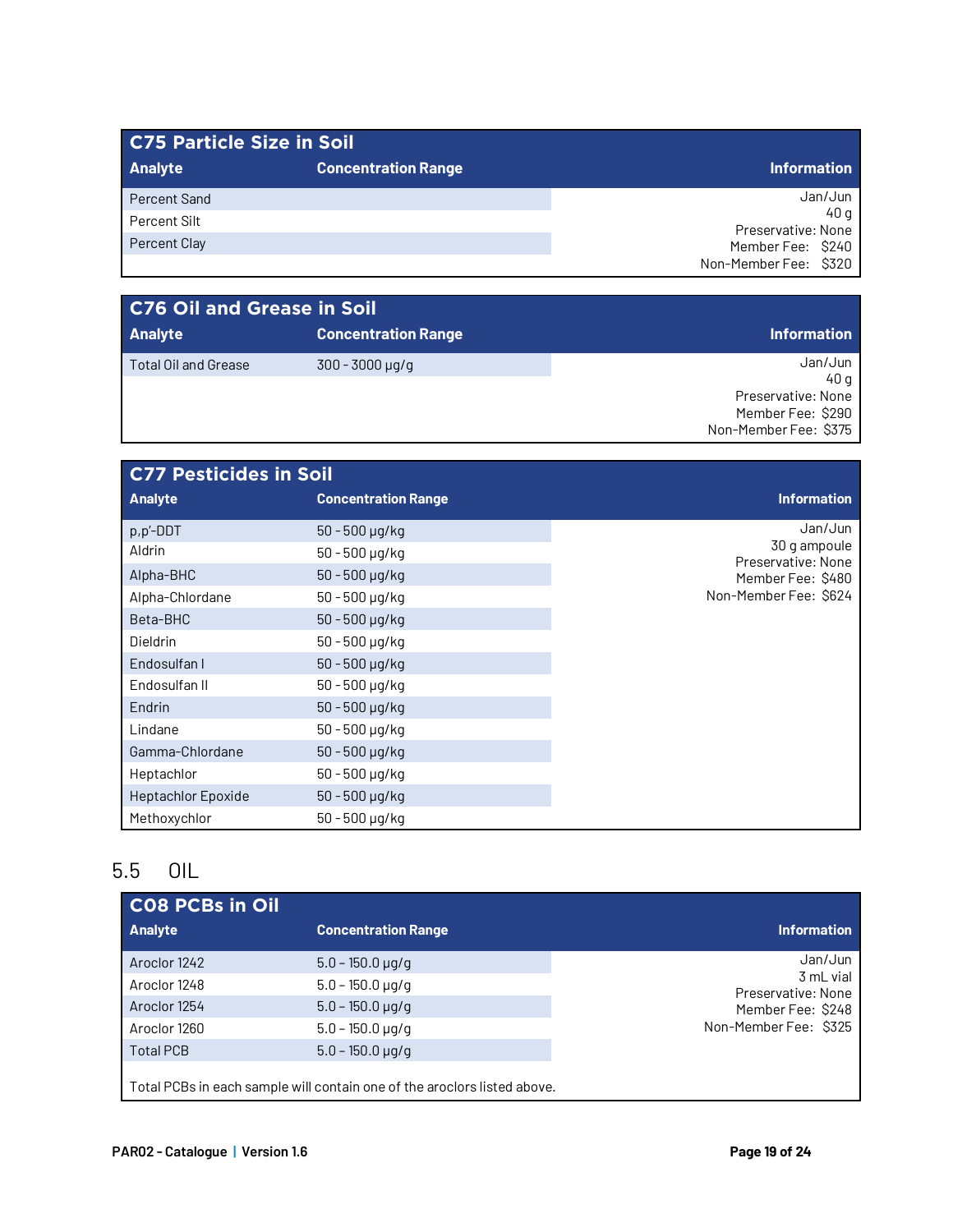### 5.6 AIR

| <b>CO9 Metals on Filters</b> |                            |                                           |
|------------------------------|----------------------------|-------------------------------------------|
| Analyte                      | <b>Concentration Range</b> | <b>Information</b>                        |
| Cadmium                      | $4.0 - 30 \mu q / HVF$     | Jan/Jun                                   |
| Copper                       | $4.0 - 60 \mu q / HVF$     | 47 mm quartz filter<br>Preservative: None |
| Lead                         | $4.0 - 80 \mu g / HVF$     | Member Fee: \$230                         |
| Zinc                         | $4.0 - 60 \mu q / HVF$     | Non-Member Fee: \$300                     |

PT samples are provided as high-volume quartz filters.

| <b>C20 Asbestos*</b> |                            |                                                                                                    |
|----------------------|----------------------------|----------------------------------------------------------------------------------------------------|
| <b>Analyte</b>       | <b>Concentration Range</b> | <b>Information</b>                                                                                 |
| Asbestos             |                            | Jan/Mar/Jun/Oct<br>Slide/Wedge<br>Preservative: None<br>Member Fee: \$291<br>Non-Member Fee: \$383 |

### 5.7 TOXICOLOGY

| <b>C11 Rainbow Trout LC50</b> |                            |                                                                                        |
|-------------------------------|----------------------------|----------------------------------------------------------------------------------------|
| <b>Analyte</b>                | <b>Concentration Range</b> | <b>Information</b>                                                                     |
| Trout 96 Hour LC50            | $2 - 10$ mL/L              | Mar/Oct<br>1000 mL<br>Preservative: None<br>Member Fee: \$273<br>Non-Member Fee: \$356 |

| C12 Daphnia LC50     |                            |                                                                                       |
|----------------------|----------------------------|---------------------------------------------------------------------------------------|
| <b>Analyte</b>       | <b>Concentration Range</b> | <b>Information</b>                                                                    |
| Daphnia 48 Hour LC50 | $2 - 40$ mL/L              | Mar/Oct<br>500 mL<br>Preservative: None<br>Member Fee: \$273<br>Non-Member Fee: \$356 |

| C13 Microtox™                        |                            |                                                                                       |
|--------------------------------------|----------------------------|---------------------------------------------------------------------------------------|
| <b>Analyte</b>                       | <b>Concentration Range</b> | <b>Information</b>                                                                    |
| Microtox <sup>™</sup> 15 Minute IC50 | $4 - 10$ mL/L              | Mar/Oct<br>500 mL<br>Preservative: None<br>Member Fee: \$273<br>Non-Member Fee: \$356 |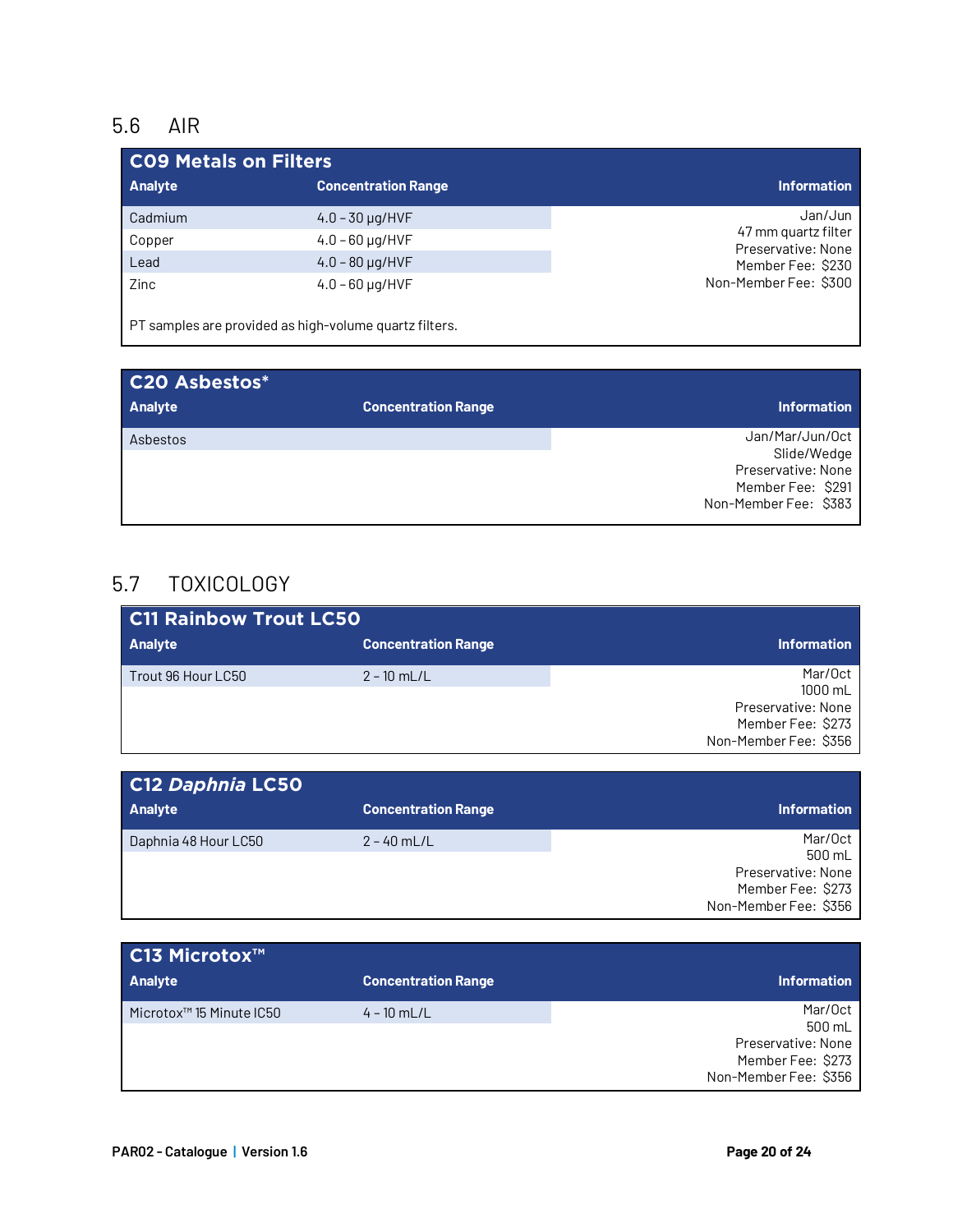#### 5.8 CANNABIS

| C70 Potency in Cannabis $\Psi$ |                                            |  |
|--------------------------------|--------------------------------------------|--|
| <b>Concentration Range</b>     | <b>Information</b>                         |  |
| $0.1 - 25\%$                   | Mar/Oct                                    |  |
| $0.1 - 25%$                    | $2 \times 1$ g vials<br>Preservative: None |  |
| $0.1 - 25\%$                   | Member Fee: \$420                          |  |
| $0.1 - 25%$                    | Non-Member Fee: \$550                      |  |
|                                |                                            |  |

| C71 Pesticides in Cannabis $\Psi$ |                            |                                                       |
|-----------------------------------|----------------------------|-------------------------------------------------------|
| <b>Analyte</b>                    | <b>Concentration Range</b> | <b>Information</b>                                    |
| Acephate                          | $0.1 - 1$<br>$\mu$ g/g     | Mar/Oct                                               |
| Aldicarb                          | $5.0 - 20 \,\mu g/g$       | 6 x 1 g vials blank cannabis<br>2 x spiking solutions |
| Azoxystrobin                      | $0.1 - 1$<br>$\mu$ g/g     | Preservative: None                                    |
| Bifenazate                        | $0.1 - 1$<br>µg/g          | Member Fee: \$620                                     |
| <b>Boscalid</b>                   | $0.1 - 1$<br>$\mu$ g/g     | Non-Member Fee: \$750                                 |
| Carbaryl                          | $0.25 - 5 \,\mu$ g/g       |                                                       |
| Carbofuran                        | $0.1 - 1$<br>$\mu$ g/g     |                                                       |
| Diazinon                          | $0.1 - 1$<br>$\mu$ g/g     |                                                       |
| Dichlorvos (DDVP)                 | $0.5 - 10 \,\mu g/g$       |                                                       |
| Dimethoate                        | $0.1 - 1$<br>$\mu$ g/g     |                                                       |
| Ethoprophos                       | $0.1 - 1$<br>$\mu$ g/g     |                                                       |
| Etoxazole                         | $0.1 - 1$<br>$\mu$ g/g     |                                                       |
| Fipronil                          | $0.3 - 1.2 \,\mu g/g$      |                                                       |
| Fludioxonil                       | $0.1 - 1$<br>$\mu$ g/g     |                                                       |
| Imidacloprid                      | $0.1 - 1$<br>$\mu$ g/g     |                                                       |
| Malathion                         | $0.1 - 1$<br>$\mu$ g/g     |                                                       |
| Metalaxyl                         | $0.1 - 1$<br>$\mu$ g/g     |                                                       |
| Methiocarb                        | $0.1 - 1$<br>µg/g          |                                                       |
| Methomyl                          | $0.25 -$<br>$1 \mu g/g$    |                                                       |
| Myclobutanil                      | $0.1 - 1$<br>$\mu$ g/g     |                                                       |
| <b>Oxamyl</b>                     | $15 - 60$ µg/g             |                                                       |
| Paclobutrazol                     | $0.1 - 1$<br>$\mu$ g/g     |                                                       |
| Propoxur (Baygon)                 | $0.1 - 1$<br>$\mu$ g/g     |                                                       |
| Spiromesifen                      | $15 - 60$ µg/g             |                                                       |
| Spirotetramat                     | $0.1 - 1$<br>$\mu$ g/g     |                                                       |
| Thiamethoxam                      | $0.1 - 1$<br>µg/g          |                                                       |
| Trifloxystrobin                   | $0.1 - 1$<br>$\mu$ g/g     |                                                       |

| <b>C72 Metals in Hemp</b> $\Psi$ |                            |                    |
|----------------------------------|----------------------------|--------------------|
| <b>Analyte</b>                   | <b>Concentration Range</b> | <b>Information</b> |
| Arsenic                          | $0.1 - 10 \mu q/q$         | Mar/Oct            |
| Cadmium                          | $0.1 - 50 \mu q/q$         | 2 x 2 g vials      |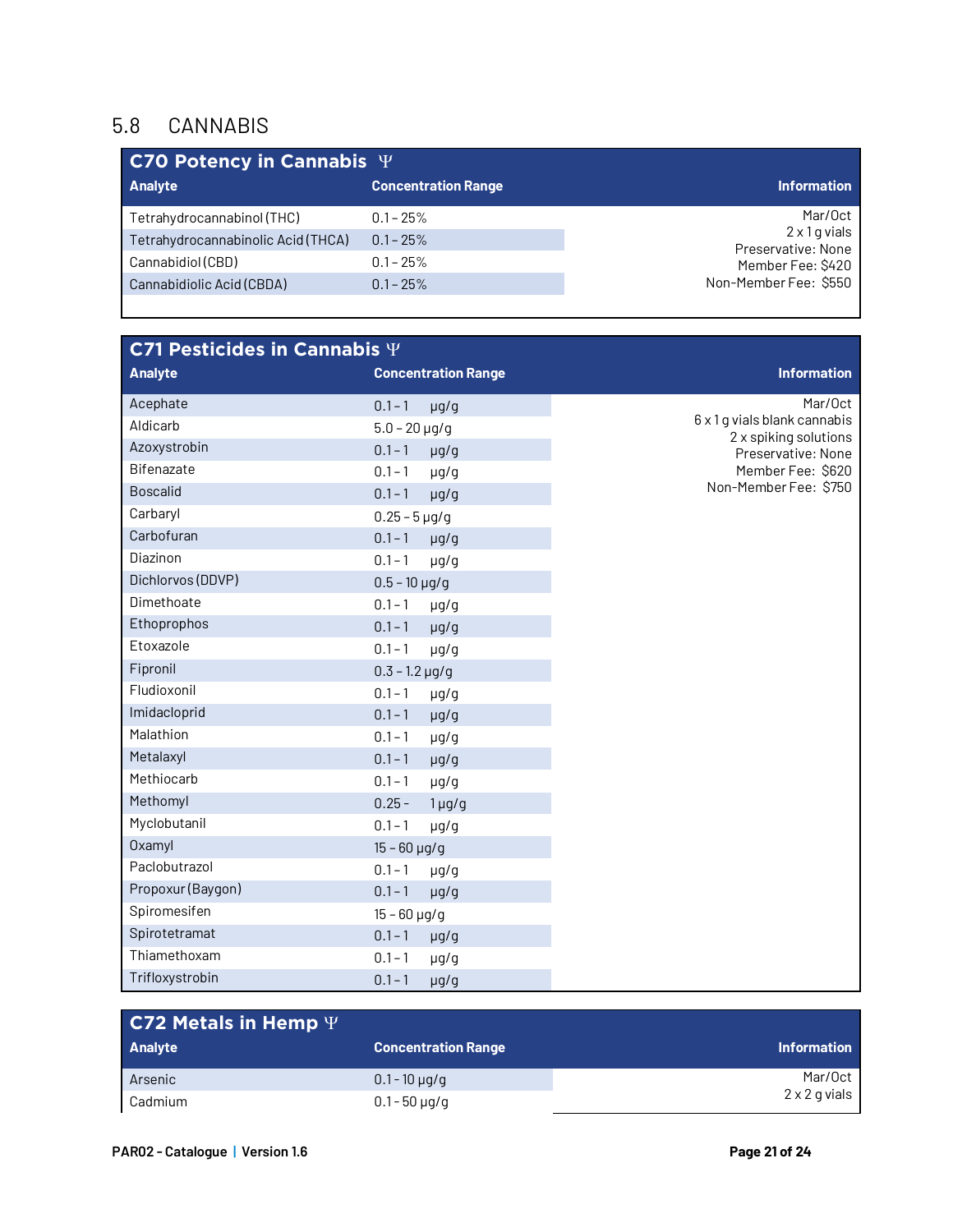| C72 Metals in Hemp $\Psi$ |                            |                                            |
|---------------------------|----------------------------|--------------------------------------------|
| <b>Analyte</b>            | <b>Concentration Range</b> | <b>Information</b>                         |
| Chromium                  | $0.1 - 10 \mu q/q$         | Preservative: None                         |
| Lead                      | $0.1 - 10 \mu q/q$         | Member Fee: \$350<br>Non-Member Fee: \$455 |
| Mercury                   | $0.05 - 2 \mu q/q$         |                                            |
|                           |                            |                                            |

| C73 Residual Solvents in Hemp Seed Oil $\Psi$ |                            |                                                       |
|-----------------------------------------------|----------------------------|-------------------------------------------------------|
| <b>Analyte</b>                                | <b>Concentration Range</b> | <b>Information</b>                                    |
| 1-Butanol (n-Butanol)                         | $500 - 7000 \,\mu g/g$     | Mar/Oct                                               |
| 1-Pentanol                                    | 500 - 7000 µg/g            | 2 x 1 g vials blank hemp oil<br>2 x spiking solutions |
| 1-Propanol (Propanol)                         | $500 - 7000 \,\mu g/g$     | Preservative: None                                    |
| 2-Butanol                                     | $500 - 7000 \mu g/g$       | Member Fee: \$490                                     |
| 2-Butanone (Methyl ethyl ketone, MEK)         | $500 - 7000 \,\mu g/g$     | Non-Member Fee: \$640                                 |
| 2-Propanol (Isopropyl alcohol)                | $500 - 7000 \mu g/g$       |                                                       |
| 3-Methyl-1-butanol                            | $500 - 7000 \,\mu g/g$     |                                                       |
| Acetone (2-Propanone)                         | $500 - 7000 \mu q/q$       |                                                       |
| Anisole                                       | $500 - 7000 \mu g/g$       |                                                       |
| <b>Butane</b>                                 | $500 - 7000 \mu g/g$       |                                                       |
| Butyl acetate                                 | $500 - 7000 \,\mu g/g$     |                                                       |
| Dimethyl sulfoxide                            | $500 - 7000 \mu g/g$       |                                                       |
| Ethanol                                       | $500 - 7000$ µg/g          |                                                       |
| Ethyl acetate                                 | $500 - 7000 \mu q/q$       |                                                       |
| Ethyl ether                                   | $500 - 7000 \mu q/q$       |                                                       |
| Heptane                                       | $500 - 7000 \mu g/g$       |                                                       |
| Isobutanol (2-Methyl-1-propanol)              | $500 - 7000 \,\mu g/g$     |                                                       |
| Isobutyl acetate                              | $500 - 7000 \,\mu g/g$     |                                                       |
| Isopropyl acetate                             | $500 - 7000 \,\mu g/g$     |                                                       |
| Methyl acetate                                | 500 - 7000 µg/g            |                                                       |
| Pentane                                       | $500 - 7000 \mu g/g$       |                                                       |
| Propane                                       | 500 - 7000 µg/g            |                                                       |
| Propyl acetate                                | $500 - 7000 \mu g/g$       |                                                       |
| Triethylamine                                 | $500 - 7000 \mu q/q$       |                                                       |

| C78 Water Activity/% Moisture in Hemp $\Psi$ (NEW) |                            |                                                                                        |  |  |
|----------------------------------------------------|----------------------------|----------------------------------------------------------------------------------------|--|--|
| <b>Analyte</b>                                     | <b>Concentration Range</b> | <b>Information</b>                                                                     |  |  |
| <b>Percent Moisture</b>                            | 1 - 60 %                   | Mar/Oct                                                                                |  |  |
| Water Activity*                                    | $0.1 - 10$ aw              | $2 \times 6$ g vials<br>Preservative: None<br>Member Fee: 200<br>Non-Member Fee: \$260 |  |  |

П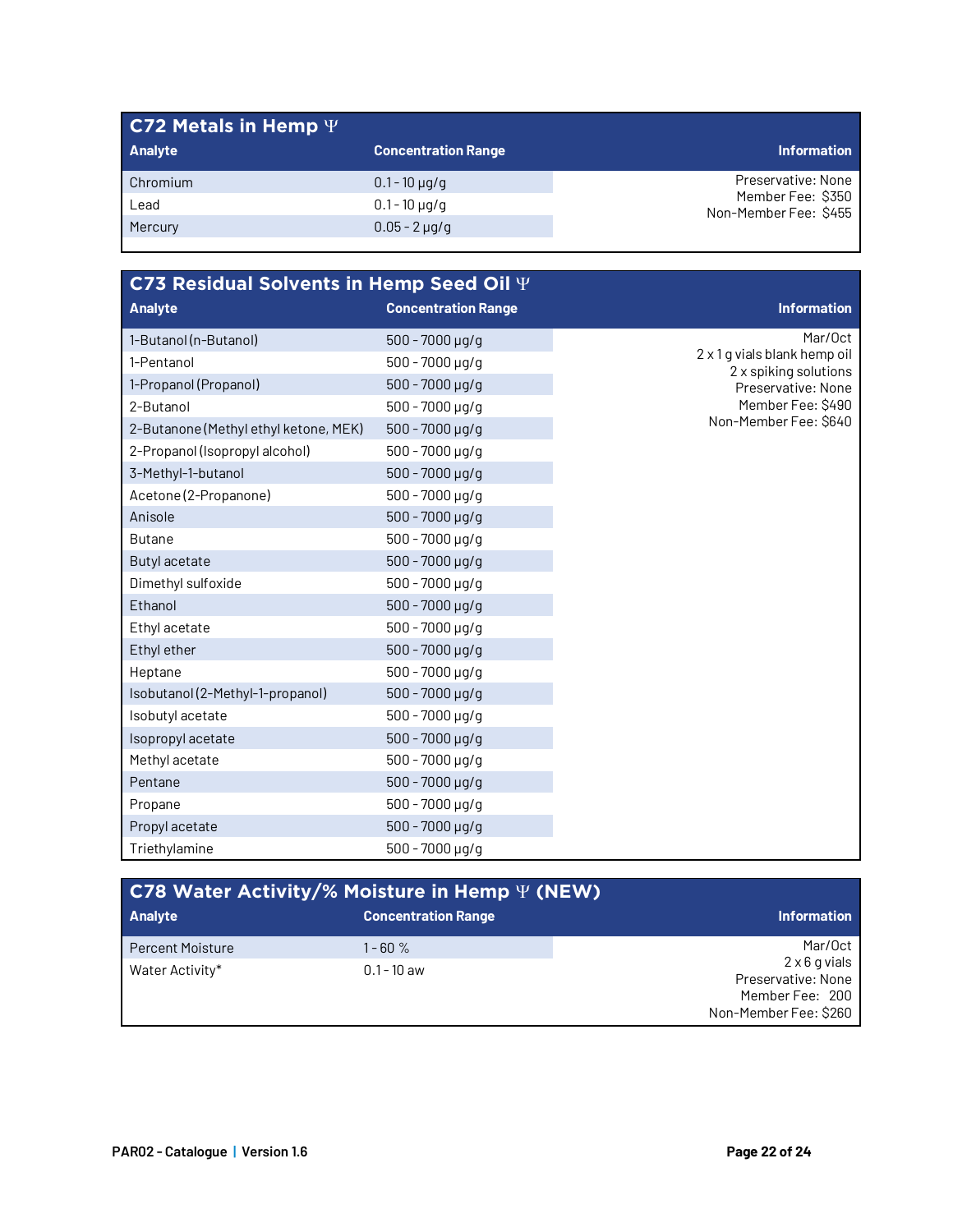## **6.0 Special Notes**

Y Cannabis PT samples will only be shipped to laboratories that hold a valid Health Canada licence for cannabis testing.

\* These test groups are not currently included in PT Canada's A2LA scope of accreditation. Please refer to the A2LA web-site for the most current coverage.

\*\* Microbiology samples within Canada will not be shipped without the appropriate Public Health Agency of Canada license or a claim that the participant is exempt from licencing.

**Fees:** With the exception of government laboratories that have provided a valid purchase order, all fees must be paid in advance. Failure to make payment will result in samples not being shipped. All fees are in Canadian dollars.

**Shipping F**ees: Shipments to countries other than Canada shall pay a shipping cost equal to 25% of the sample fees.

**All Test Groups**: The indicated concentration ranges are approximate values only. Actual concentrations may be higher or lower than those indicated.

**General Organics**: Because the assigned values used for the calculation of z-scores are based on consensus data, laboratories that are using isotope dilution procedures may observe a bias relative to the assigned values